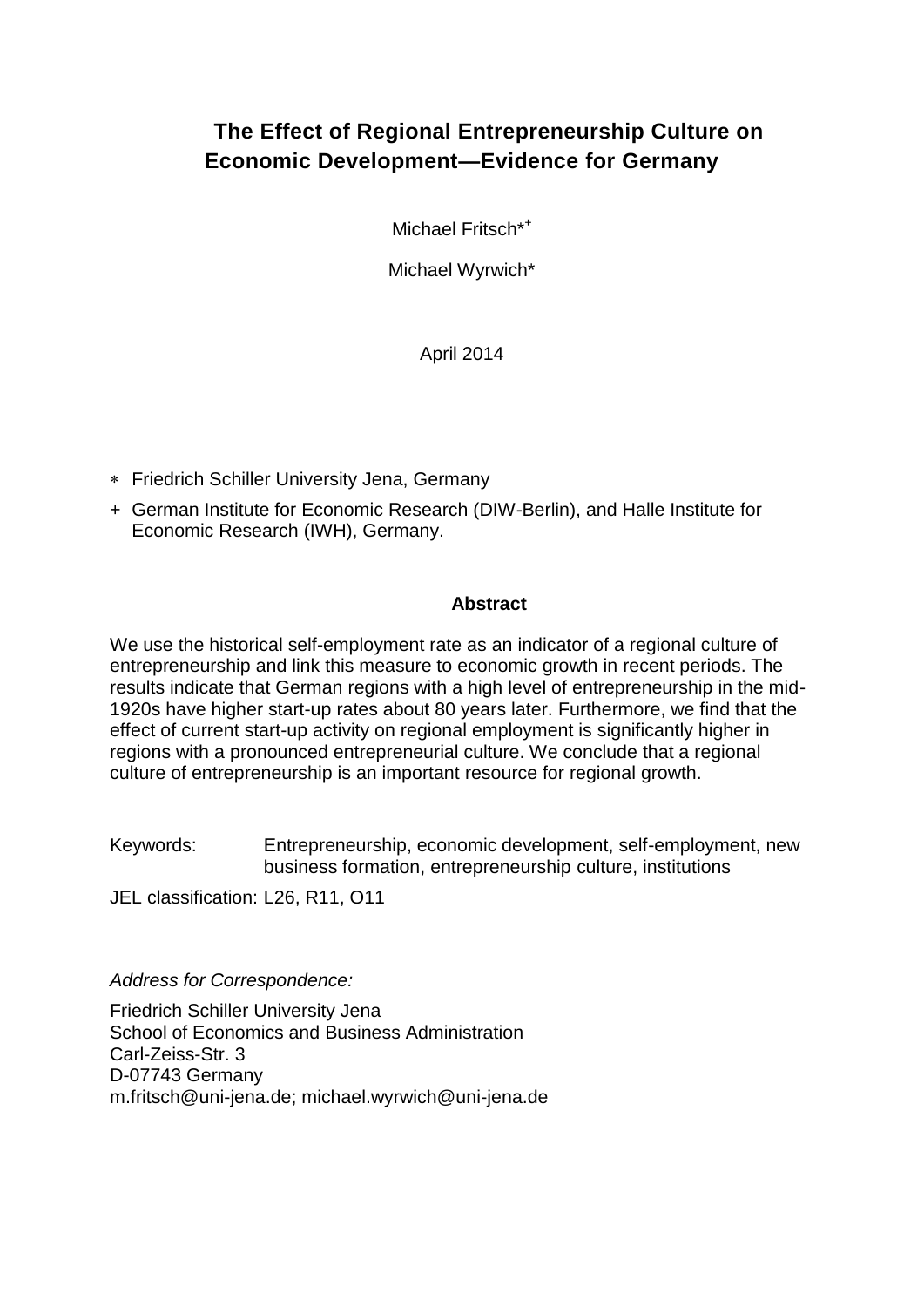# **1. Introduction<sup>1</sup>**

l

There are pronounced regional differences in the rates and types of new business formation and self-employment. To a large extent, these regional differences are related to characteristics that are fairly easily measured, such as industry structure, qualification of the workforce, and population density, as well as the regional knowledge stock and regional innovation activity (Sutaria and Hicks 2004; Fritsch and Falck 2007; Sternberg 2011). However, little is known about those region-specific factors that are more intangible or "in the air," such as a regional "spirit" or a "culture of entrepreneurship."

This paper investigates the relationship between a regional culture of entrepreneurship and regional development. We assume that a regional entrepreneurship culture does just not appear out of thin air, but that there are historical reasons for a region's entrepreneurial tradition, or lack thereof. Hence, we identify a regional entrepreneurship culture by means of historical self-employment rates in the year 1925. Our results show that a regional tradition of entrepreneurship is persistent and can outlast drastic changes in the socioeconomic environment, even significant changes in governing formal institutions. We also find that regions with a pronounced entrepreneurial culture tend to have relatively high employment growth. We discover via instrumental variables regressions that this growth is affected by variation in start-up activity that can be attributed to a historic entrepreneurial culture. The results of our empirical analysis show that a regional entrepreneurship culture and start-up activity can make an important positive contribution to the region's economic performance.

The remainder of the paper is organized as follows. Section 2 elaborates on the nature of a regional entrepreneurship culture. We then derive hypotheses and provide an overview of relevant empirical evidence from earlier studies (Section 3). Section 4 introduces the data and

<sup>&</sup>lt;sup>1</sup> We are indebted to Oliver Falck, Mark Sanders, and Michael Stuetzer for helpful comments on earlier versions of this paper.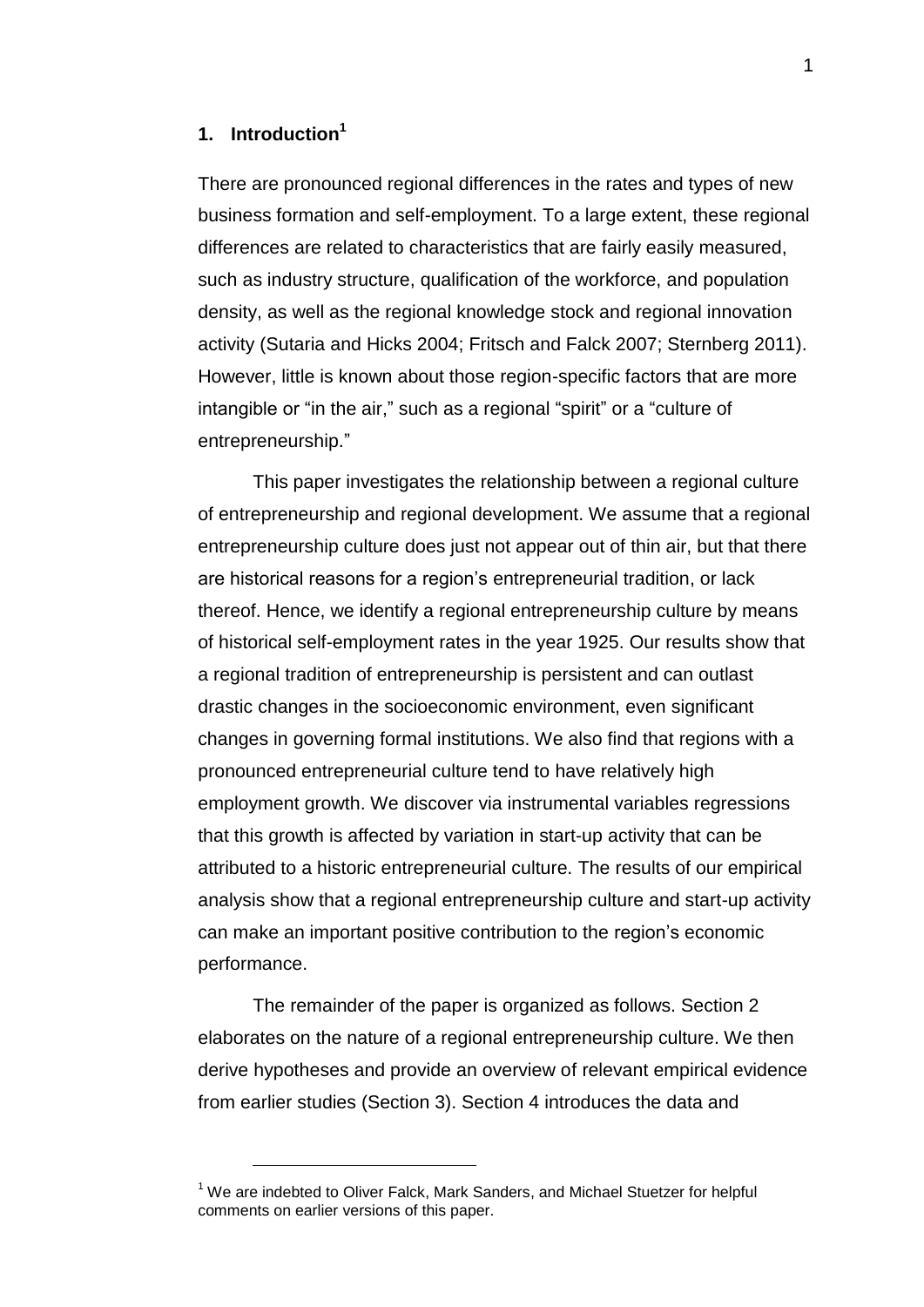l

summarizes the historical development of German regions over the period under consideration here. Results of the empirical analysis of the relationship between entrepreneurial culture and regional development are presented in Section 5. The final section concludes.

#### **2. Regional Cultures of Entrepreneurship?**

An entrepreneurial culture is typically defined as a "positive collective programming of the mind" (Beugelsdijk 2007, 190) or an "aggregate psychological trait" (Freytag and Thurik 2007, 123) of the population oriented toward entrepreneurial values such as individualism, independence, and achievement (e.g., McClelland 1961; Hofstede and McCrae 2008). Accordingly, a culture of entrepreneurship can be understood as an informal institution that comprises norms, values, and codes of conduct (Baumol 1990; North 1994). It is marked by a high level of social acceptance and approval of entrepreneurship (Kibler, Kautonen and Fink 2014) that results in high self-employment rates. Empirical research shows that informal institutions, such as a culture of entrepreneurship, may evolve over several decades if not several centuries and tend to change very slowly (North 1994; Williamson 2000). In contrast, formal institutions (e.g., property rights), governance structures, and resource allocation change much more frequently and can be viewed as embedded in the informal institutional framework.

A number of studies provide compelling evidence that entrepreneurship culture can vary substantially across regions of a country, even though there are country-wide uniform formal rules. $2$  Since informal institutions are deeply embedded in a population, an entrepreneurship culture should manifest as a relatively high share of persons with an entrepreneurial personality, which is characterized by traits such as extraversion, openness to experience, conscientiousness,

 $^{2}$  For example, Andersson (2012), Aoyama (2009), Beugelsdijk (2007), Davidsson (1995), Davidsson and Wiklund (1997), Etzioni (1987), Kibler, Kautonen and Fink (2014), Rentfrow, Gosling and Potter (2008), Westlund and Bolton (2003), Westlund and Adam (2010), and Westlund, Larsson and Olsson (2014).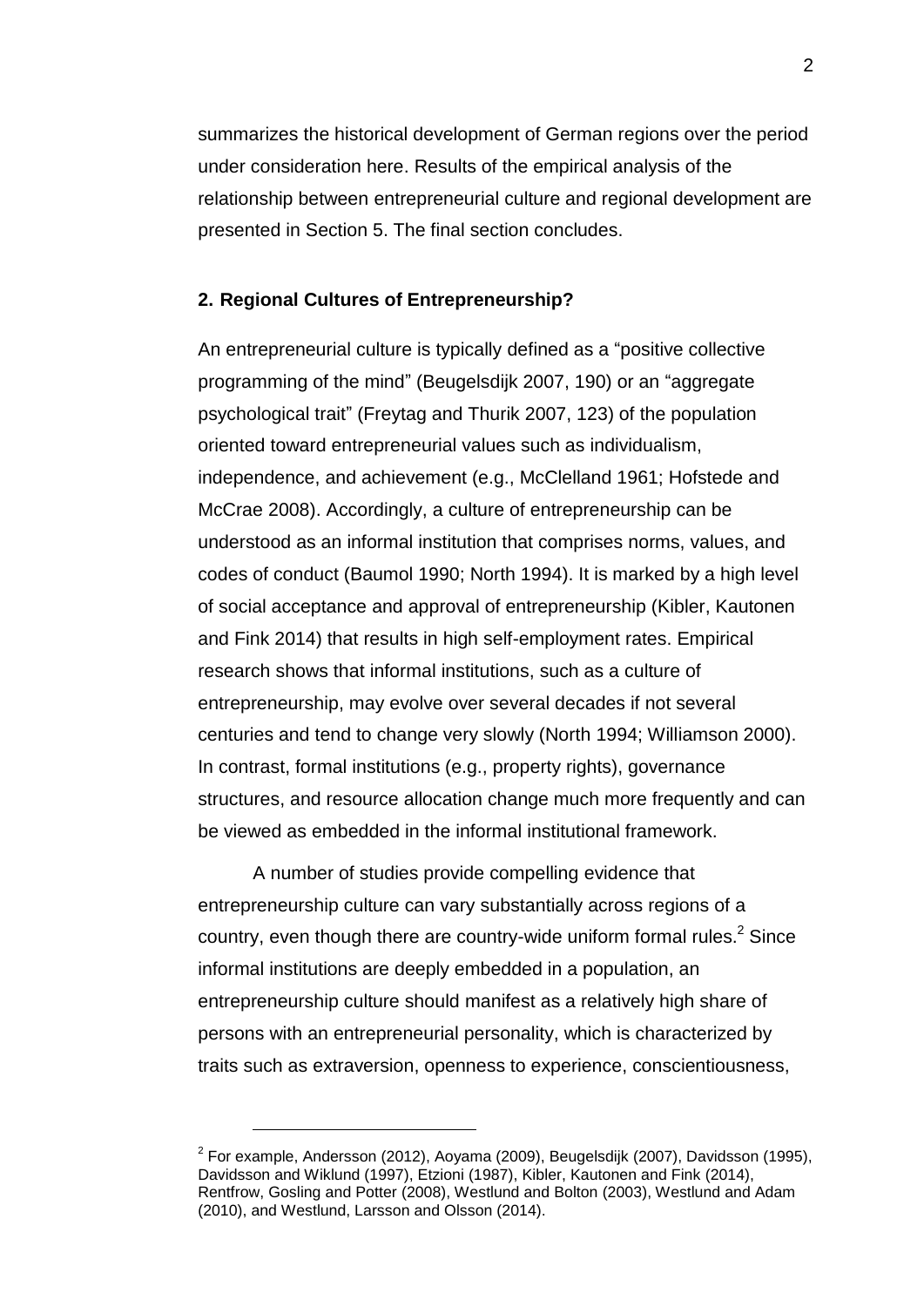and the ability to bear risk (Rauch and Frese 2007; Zhao and Seibert 2006; Obschonka et al. 2013).

Several studies of established market economies, such as West Germany (Fritsch and Mueller 2007), the Netherlands (van Stel and Suddle 2008), Sweden (Andersson and Koster 2011), the United Kingdom (Mueller, van Stel and Storey 2008), and the United States (Acs and Mueller 2008), show that regional levels of new business formation and self-employment tend to be persistent over relatively long periods of time. Our recent analysis of Germany provides strong evidence for the persistence of relatively high and low levels of regional entrepreneurship over an 80-year period that was characterized by severe shocks to the economic environment such as devastating wars and radical changes of the economic regime and the respective property-rights structure (Fritsch and Wyrwich 2014). We view such long persistence of a high level of entrepreneurship as an indication of an entrepreneurship culture.

Why entrepreneurship culture is so persistent is as yet unclear. It is likely that role model effects are key to the transmission of a positive entrepreneurial attitude in the regional population and particularly across generations (Laspita et al. 2012). In economic terms, role models provide a non-pecuniary externality that reduces ambiguity and influences the decision to pursue an entrepreneurial career (Minniti 2005). Being able to observe entrepreneurs in action, especially successful ones, may increase social acceptance of and self-confidence in regard to attempting entrepreneurship (Bosma et al. 2012; Kibler, Kautonen and Fink 2014; Stuart and Sorenson 2003) and in this way reinforce a regional culture of entrepreneurship.

The interplay between a high level of social acceptance of entrepreneurship, widespread self-employment, and the resulting role model effects can make a regional entrepreneurship culture—once established—self-perpetuating. Hence, a regional culture of entrepreneurship can be expected to foster persistent regional differences in self-employment and new business formation over time.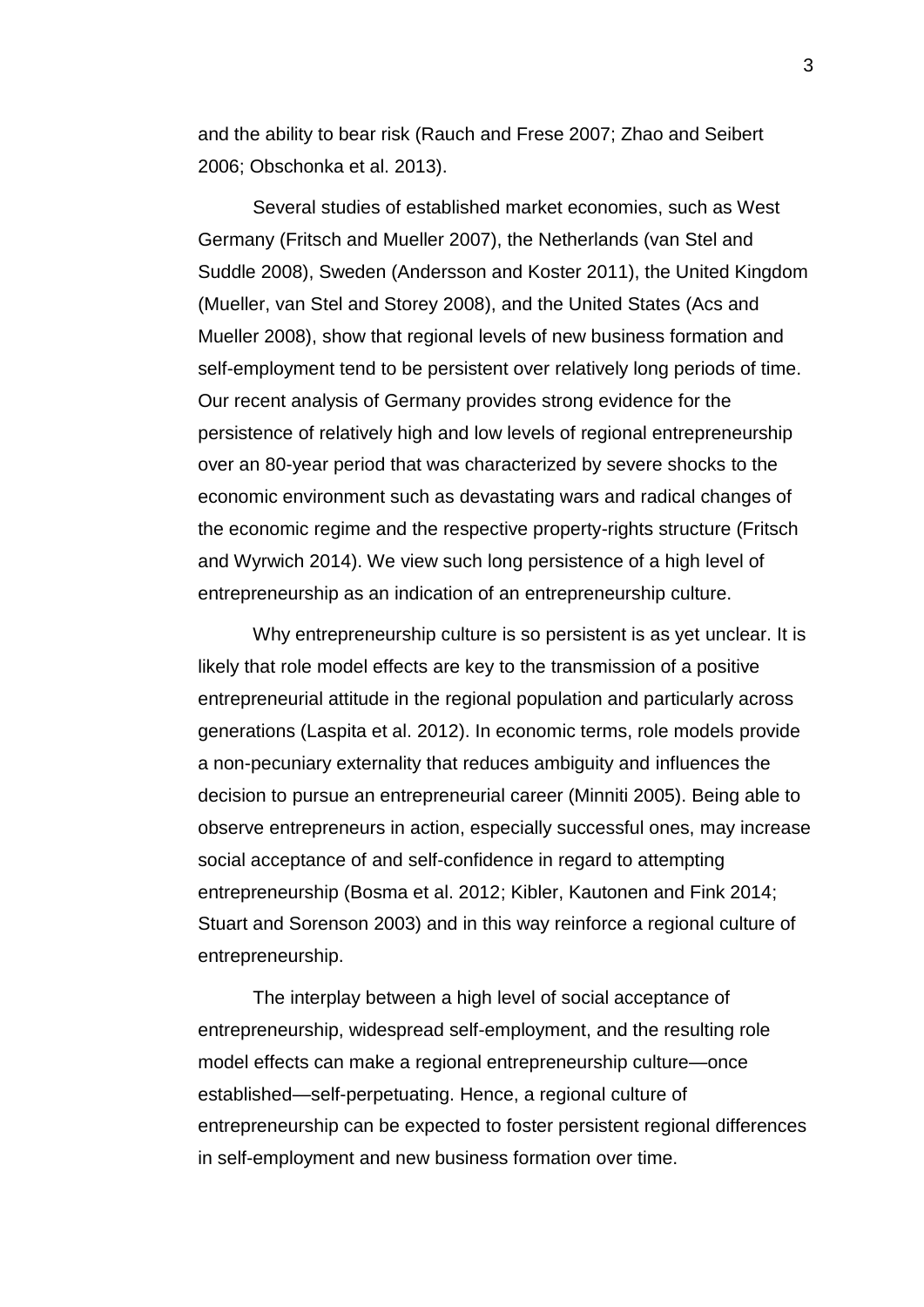#### **3. The Effect of a Regional Culture of Entrepreneurship on Regional Development—Hypotheses and Empirical Evidence**

There is, to date, only sparse and problematic empirical evidence as to how an entrepreneurship culture affects regional development. A study by Beugelsdijk and Noorderhaven (2004) relates a measure for entrepreneurial culture, based on survey data, to regional GDP growth and finds a significantly positive relationship. This result, however, may suffer from endogeneity problems because the measured values and attitudes could have emerged as a response to long-term growth. Tabellini (2010) establishes a causal link between a population's values and growth but he does not focus on entrepreneurship culture.

Glaeser, Kerr and Kerr (2014) attempt to dispel endogeneity concerns by using an indicator of regional entrepreneurial culture in a much earlier time period that they assume to be independent from current economic growth. The measure they use is a region's distance from coal mines that were operating in 1900. The idea behind using this indicator is based on the observation that coal mining areas were characterized by large-scale plants and relatively low levels of self-employment. Glaeser, Kerr and Kerr (2014) argue that geographic proximity to historical mines at the beginning of the  $20<sup>th</sup>$  century is negatively related to the emergence of an entrepreneurial culture over time, leading to relatively low current levels of entrepreneurship. They justify their identification strategy by reference to Chinitz (1961). In this study, Chinitz compares the economic structures of Pittsburgh and New York City and explains the low levels of selfemployment in Pittsburgh with the presence of large-scale industries such as coal mining and steel, which, in turn, contributed to the emergence of an entrepreneurship-inhibiting climate that has to some degree persisted until today. Glaeser, Kerr, and Kerr (2014) find that there is indeed a negative relationship between proximity to historical mines and the level of entrepreneurship today that affects current growth.

In contrast to Glaeser, Kerr and Kerr (2014), we measure entrepreneurial tradition and culture by historical self-employment rates in the year 1925. We focus on Germany as it is a particularly well suited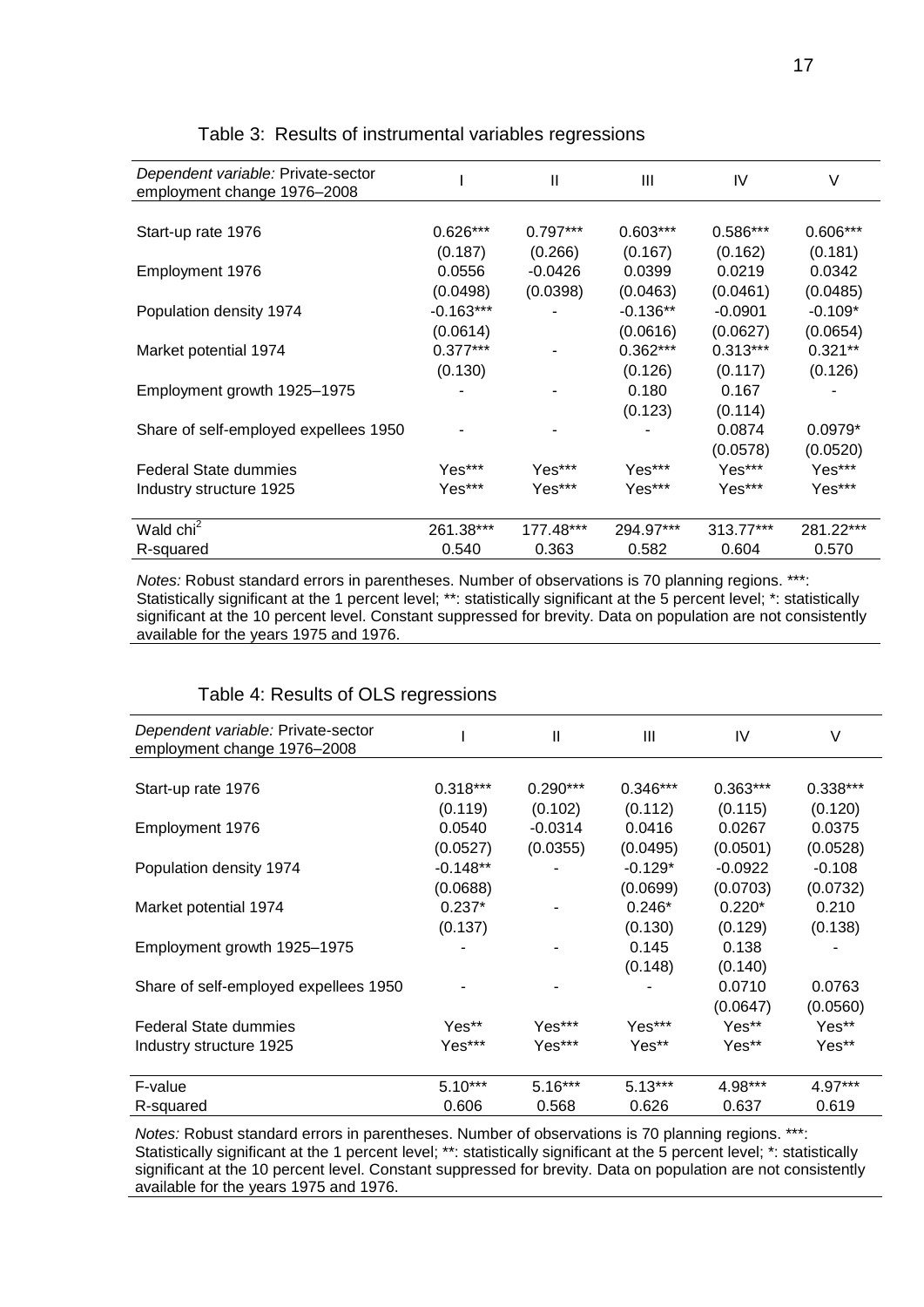Table 3 the coefficient estimate for start-up activity in the second stage, which reflects only that part of the variation that can be attributed to entrepreneurial tradition, is positive and statistically significant. As in the first stage, the level of employment at the beginning of the period of analysis is not statistically significant. The coefficient for population density is significantly negative in Model I and weakly significant negative in Model III, reflecting a general employment trend of agglomeration in West Germany during the period under investigation (see, e.g., Suedekum 2006). The effect of the measure of market potential is significantly positive, indicating the economic benefits of a more central location. Excluding both control variables in Model II leads to an increase of the coefficient estimate for start-up activity. Prior employment growth between 1925 and 1975 (Models III and IV), as well as the share of self-employed expellees in 1950 (Models IV and V), have no statistically significant effect and do not affect the impact of historically determined start-up activity.

Comparing the coefficients for the effect of the start-up rate in 1976 estimated with the instrumental variables approach to those from simple OLS estimates (Table 4) shows considerably higher values for the instrumental variables estimation. This suggests that the part of new business formation that can be explained by a regional tradition of entrepreneurship has a stronger effect on employment growth than the overall start-up activity. Altogether, our findings are in line with Hypotheses II and III.

#### **5.4 Robustness Checks**

We conducted several tests of the robustness of our results. First, it could be argued that our outcome variable in the first stage (start-up rate) simply reflects regional differences in industry structure. To account for this concern, we employed sector-adjusted start-up rates (for details, see Ashcroft, Love and Malloy 1991; Audretsch and Fritsch 2002) instead of the actual start-up rates. Replicating the first-stage and the instrumental variables regressions with sector-adjusted start-up rates leads to no particular difference with respect to the significance of the coefficient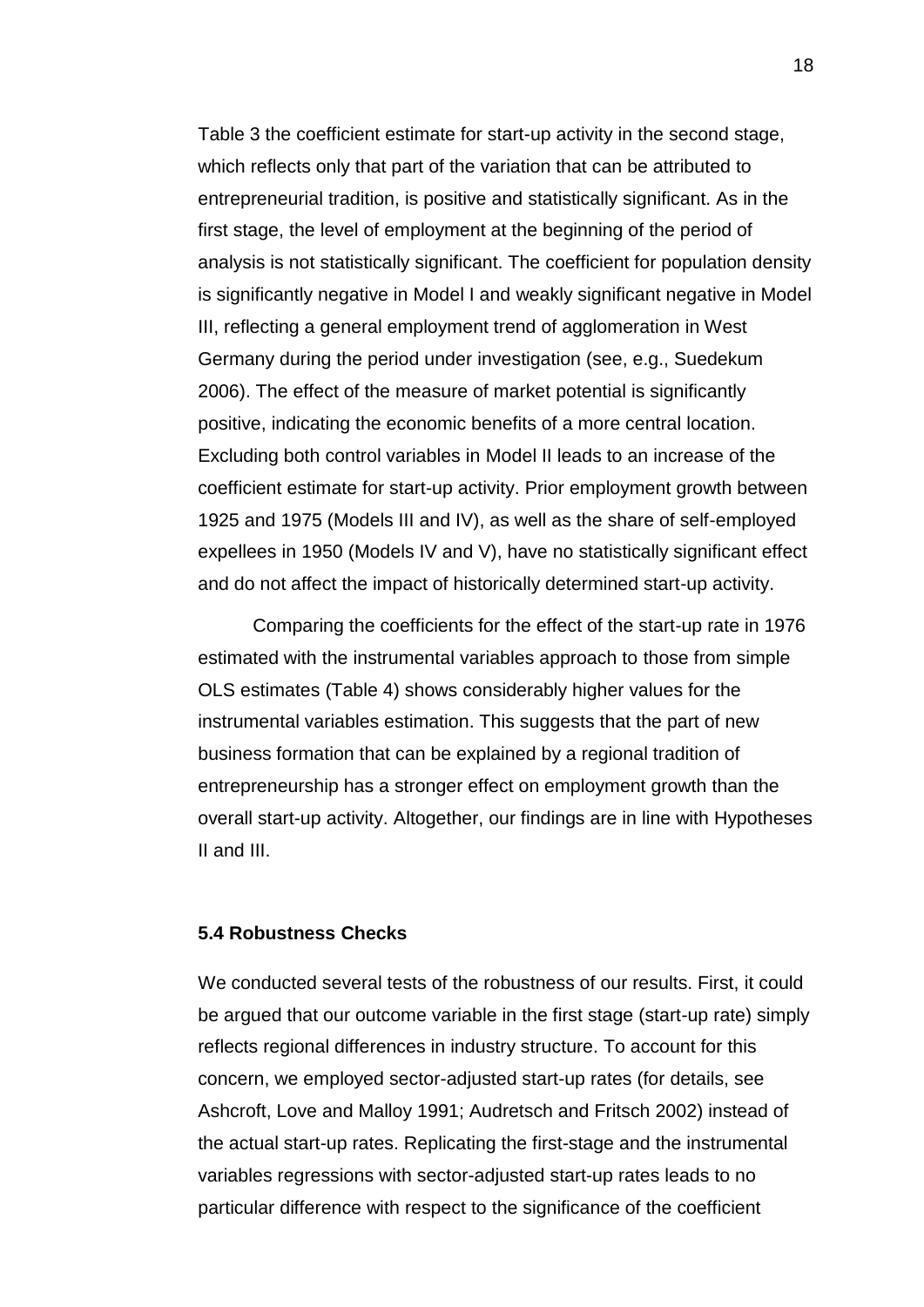estimates for the historical self-employment rate (see Tables A4 and A5 in the Appendix).

We also investigated whether the link between employment growth and instrumented start-up rates works for other years in order to dispel concerns that we measured a year-specific effect in our main analysis. In Tables A6 and A7 we provide results showing that the instrumented average start-up rate for different time periods is positively and significantly related to subsequent employment growth.<sup>13</sup> Moreover, it could be argued that employment in the 1970s is much different than in the 2000s (e.g., the practice of working part time has become more prevalent). To account for this possibility, we reran the analysis using fulltime employment equivalents instead of the actual number of employees in the respective years. The results (not reported here) vary very little from those of our original approach.

In other robustness checks, we included the regional share of GDR refugees (based on the census in 1961) as well as a dummy variable indicating whether a region shared a common border with the GDR so as to capture more precisely potential regional differences in the impact of German division and subsequent reunification. Neither approach significantly changed our results (not reported here).

Finally, it could be argued that a tradition of self-employment is mainly created by the historical presence of certain industries. For example, areas with a tradition in mining or heavy industry are commonly characterized as relatively less entrepreneurial due to the industry-specific large scale of operations (Chinitz 1961). In a study designed to test this idea, Glaeser, Kerr and Kerr (2014) use distance to historical mines as an indicator of a regional culture of entrepreneurship. Using the employment share in mining in 1925 instead of the self-employment rate as an instrument for current start-up activity, we find that the share of mining employment explains neither the level of start-up activity in the 1970s and

l

 $13$  Note that the coefficient of the prior employment growth since 1925 is positive and strongly significant in these models, in contrast to the main analysis.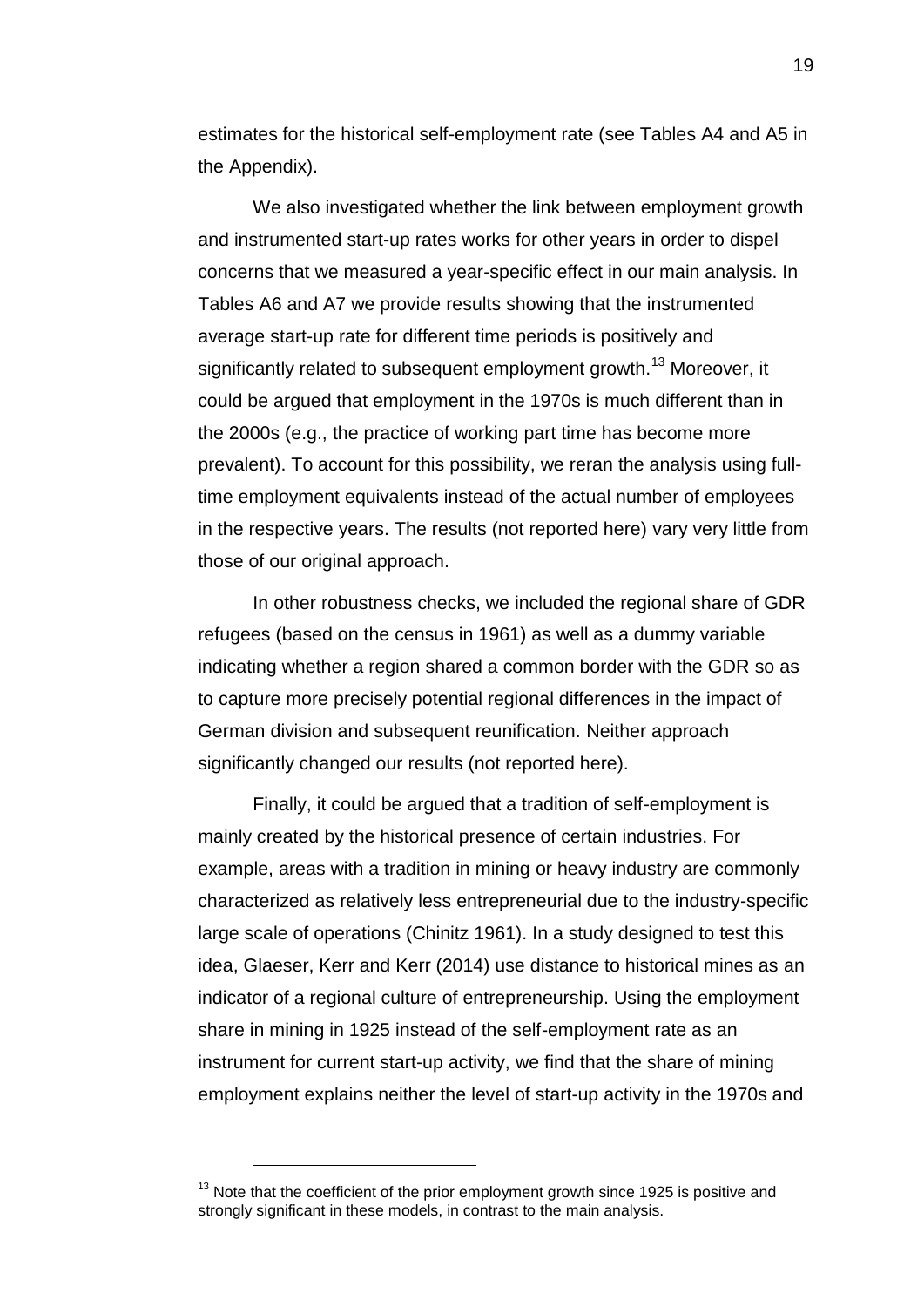1980s in the first stage nor employment growth in the second stage.<sup>14</sup> We conclude for the case of Germany that although industry-specific conditions may have a considerable effect on the regional level of entrepreneurship, they are only one of several possible sources of a regional entrepreneurship culture. Thus, historical levels of selfemployment are a much stronger indicator of a regional culture of entrepreneurship than is the historical presence of specific industries.

#### **6. Indications for East Germany**

l

Discovering whether and, if so, how entrepreneurial tradition is related to economic growth in East Germany is a topic of great interest given that this is a region that experienced four decades under a socialist regime devoted to an anti-entrepreneurial policy and then suffered the radical shock of transitioning to a market economic system at a very rapid pace. Given this background, it is remarkable that there is a significantly positive relationship between the self-employment rate in 1925 and the current levels of new business formation in East Germany (see Fritsch and Wyrwich 2014).<sup>15</sup> In that study, we also found that the regional distribution of the small part of remaining self-employment in East Germany in September 1989, just before the collapse of the socialist regime, is positively correlated with the self-employment rate in 1925. This remnant of entrepreneurship after 40 years of communism is a particularly strong example of the persistence of an entrepreneurial orientation in a local population (for more details, see Wyrwich 2012; Fritsch et al. 2014).

Research at the level of districts, which are smaller than planning regions, finds that areas with a high entrepreneurial residual in 1989 had higher GDP growth after transition (Kawka 2007). Thus, regions with an entrepreneurial culture seem to have mastered the challenges of

 $14$  There is a weak relationship in the first stage if we control for the overall level of selfemployment in 1925. The respective first-stage F-statistics are very low compared to models in which we use the general self-employment rate in 1925 as the instrument. All results of robustness checks can be obtained from the authors upon request.

 $15$  For a detailed assessment of the reemergence of entrepreneurship in East Germany during the transition period, see Fritsch et al. (2014).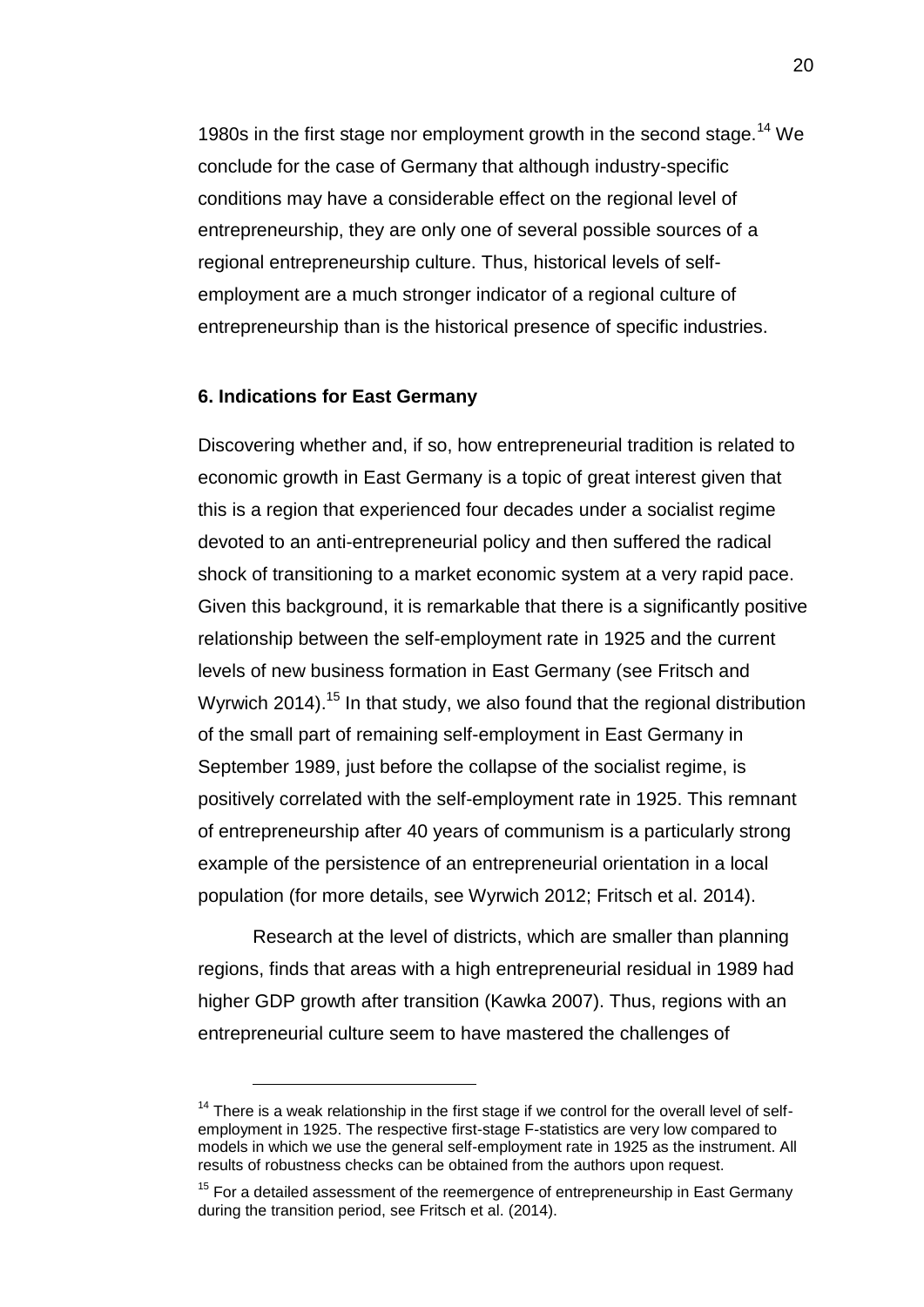transitioning to a market economy comparatively well. Hence, we would expect a similar result for employment growth at the level of functional economic (planning) regions used in this analysis. However, the small number of planning regions in East Germany (21) does not permit the application of a sophisticated IV estimation approach.

#### **7. Summary and Conclusions**

We investigated the effect of a high level of regional self-employment in 1925, which we use as a proxy for an entrepreneurship culture, on subsequent regional performance, particularly employment growth, in West Germany between 1976 and 2008. A detailed analysis of the relationship between the historical level of self-employment and current employment change reveals that the informal institution of a culture of entrepreneurship is persistent and can endure severe shocks to the political-economic framework, including devastating wars and abrupt changes of the political-institutional regime. Accordingly, regions with high levels of self-employment in 1925 tend to continue to experience high levels of new business formation more than 80 years later (Hypothesis I). Our results clearly confirm the positive effect of new business formation and of a culture of entrepreneurship on regional growth (Hypotheses II and III), thus demonstrating that regional entrepreneurship culture is a resource for regional development.

The persistence of regional entrepreneurship implies not only longterm benefits once an entrepreneurial culture has developed; it also strongly suggests that establishing an entrepreneurial culture may require long periods of time. Hence, attempting to create a regional entrepreneurial culture can be viewed as an investment in a kind of capital stock that can have long-lasting positive effects. These results give rise to the question of how policy can be designed to stimulate the development of an entrepreneurial culture, a question that is not easily answered due to our current lack of knowledge Sources of an entrepreneurship culture may be deeply rooted in economic history so that attempts to explain the emergence of a regional entrepreneurship culture will need to reach far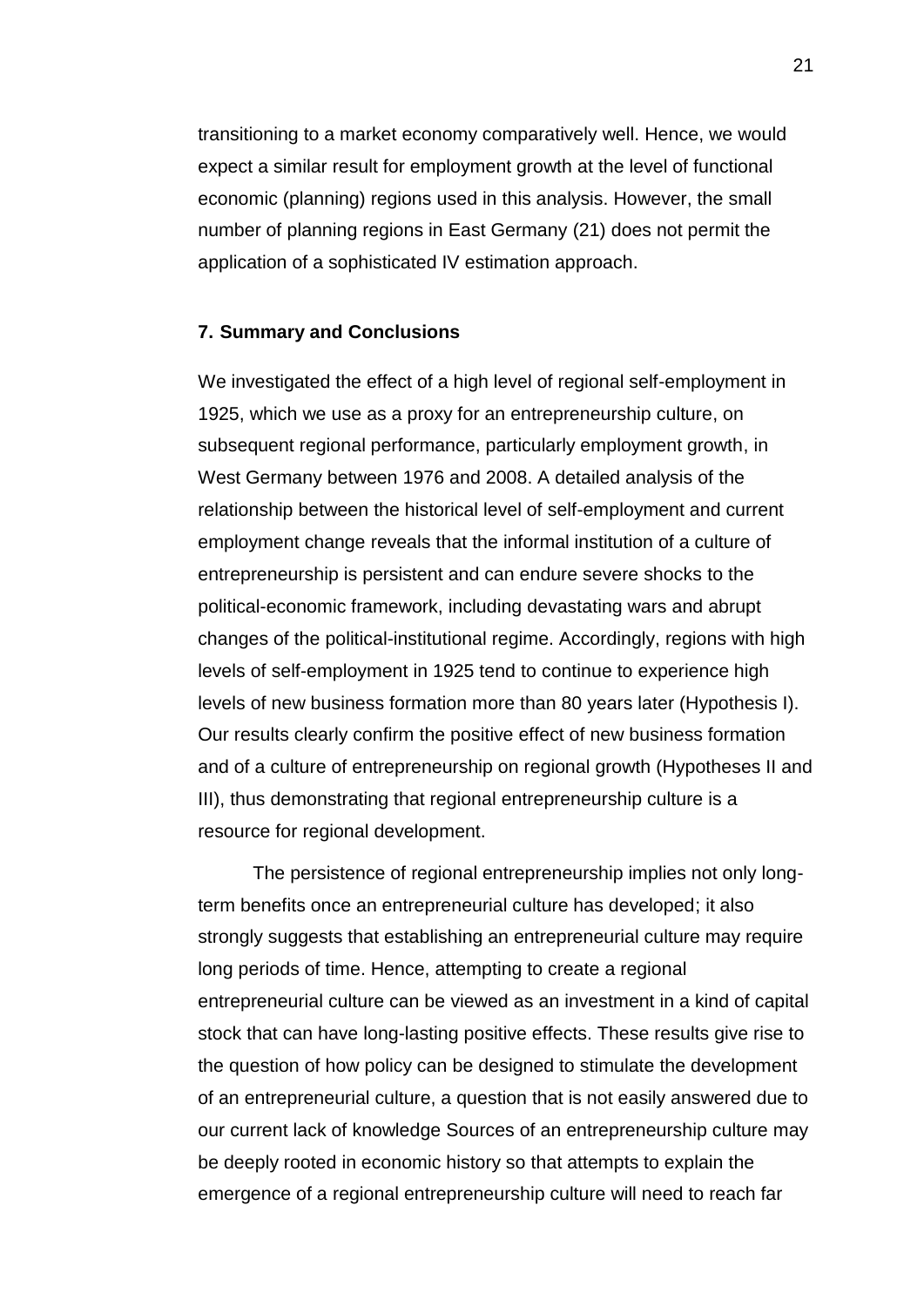back into the past. However, economic history is considerably influenced by political-institutional factors, which may provide lessons for policy today.

Our finding that the effect of new business formation that can be attributed to exogenous variation in entrepreneurial tradition is stronger than the general OLS coefficient estimate of start-up activity is of particular interest. In Section 3 we suggested that the environment in regions having an entrepreneurial tradition is supportive of high-quality start-ups as well as of a "productive" reaction by regional incumbents to challenges posed by newcomers, both of which should stimulate growth. The smaller OLS coefficient reflects that other sources of regional start-up activity might contravene the positive influence of entrepreneurial tradition, for example, policies that encourage an influx of possibly ill-prepared start-ups. We argue that important channels and mechanisms through which culture affects start-up activity and growth relate primarily to opportunity-based entrepreneurship. However, many start-ups are not created to explicity exploit an entrepreneurial opportunity. The growth effects of such start-ups are presumably much lower than those of opportunity-based new businesses that may be particularly stimulated by an entrepreneurship culture. Too many of the former type of start-ups could reduce the effect of overall start-up activity on growth. This suggests that encouraging new business formation in regions that lack an adequate entrepreneurial culture might not be the most appropriate course of action. It might be more effective to foster a positive entrepreneurial climate first (Kibler, Kautonen and Fink 2014; Westlund, Larsson and Olsson 2014). Furthermore, the formal institutional framework should be designed in an entrepreneurship-friendly way (e.g., bankruptcy laws tuned to the needs of start-ups, low entry barriers, supportive infrastructure). Altogether, an entrepreneurship culture appears to be an important regional factor that drives not only the level of new business formation but also its effect on growth. Therefore, further research should investigate the moderating role of an entrepreneurship culture on the type of emerging new businesses and their effects on development.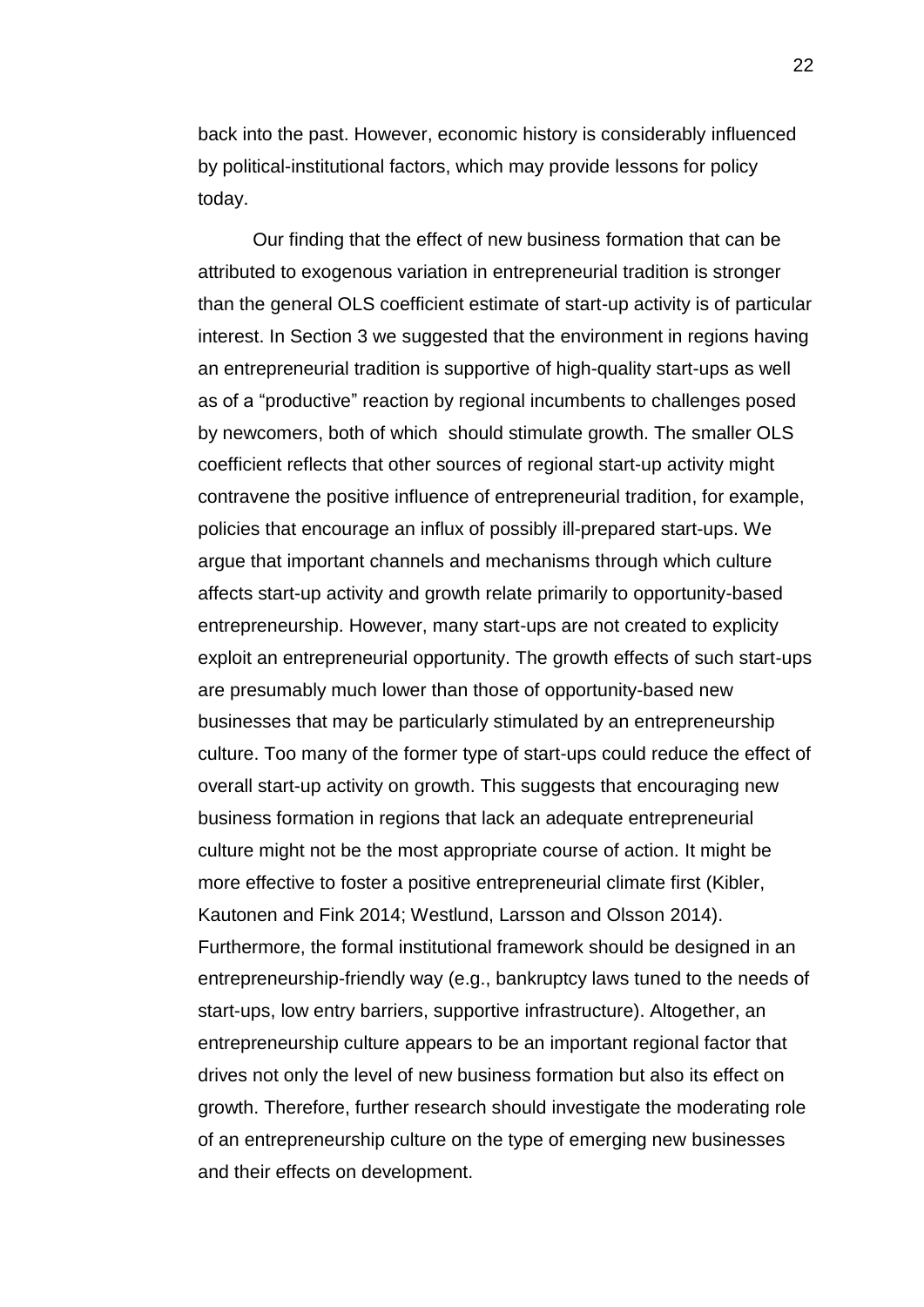#### **References**

- Acs, Zoltan J. and Pamela Mueller (2008): Employment effects of business dynamics: Mice, gazelles and elephants. *Small Business Economics*, 30, 85–100.
- Acs, Zoltan J., Pontus Braunerhjelm, David B. Audretsch and Bo Carlsson (2009): The knowledge spillover theory of entrepreneurship. *Small Business Economics*, 32, 15–30.
- Anyadike-Danes, Michael, Mark Hart and Helen Lenihan (2011): New business formation in a rapidly growing economy: the Irish experience. *Small Business Economics*, 36, 503–516.
- Andersson, Martin and Sierdjan Koster (2011): Sources of persistence in regional start-up rates—Evidence from Sweden. *Journal of Economic Geography*, 11, 179–201.
- Andersson, Martin (2012): Start-up rates, Entrepreneurship Culture and the Business Cycle – Swedish patterns from national and regional data. In Pontus Braunerhjelm (Ed.): *Entrepreneurship, norms and the business cycle*, Swedish Economic Forum Report 2012, Stockholm: Entreprenörskapsforum, 91-110.
- Ashcroft, Brian, Jim H. Love and Eleonor Malloy (1991): New firm formation in the British counties with special reference to Scotland. *Regional Studies*, 25, 395–409.
- Audretsch, David B. and Michael Fritsch (1994): On the measurement of entry rates. *Empirica*, 21, 105–13.
- Audretsch, David B. and Michael Fritsch (2002): Growth Regimes over Time and Space. *Regional Studies*, 36, 113-124.
- Aoyama, Yuko (2009): Entrepreneurship and regional culture: The case of Hamamatsu and Kyoto, Japan. *Regional Studies*, 43, 495–512.
- Baten, Jörg, Anna Spadavecchia, Jochen Streb, and Shuxi Ying (2007): What made southwest German firms innovative around 1900? Assessing the importance of intra- and inter-industry externalities. *Oxford Economic Papers*, 59, 105–126.
- Baumol, William J. (1990): Entrepreneurship: Productive, Unproductive, and Destructive. *Journal of Political Economy*, 98, 893-921.
- Bernard, Andrew B. and J. Bradford Jensen (1999): Exceptional Exporter Performance: Cause, Effect, or Both? *Journal of International Economics,* 47, 1–25
- Bernard, Andrew B. and Joachim Wagner (1997): Exports and Success in German Manufacturing. *Weltwirtschaftliches Archiv/Review of World Economics*, 133, 134–157.
- Beugelsdijk, Sjoerd and Niels Noorderhaven (2004): Entrepreneurial attitude and economic growth: A cross-section of 54 regions. *Annals of Regional Science*, 38, 199–218.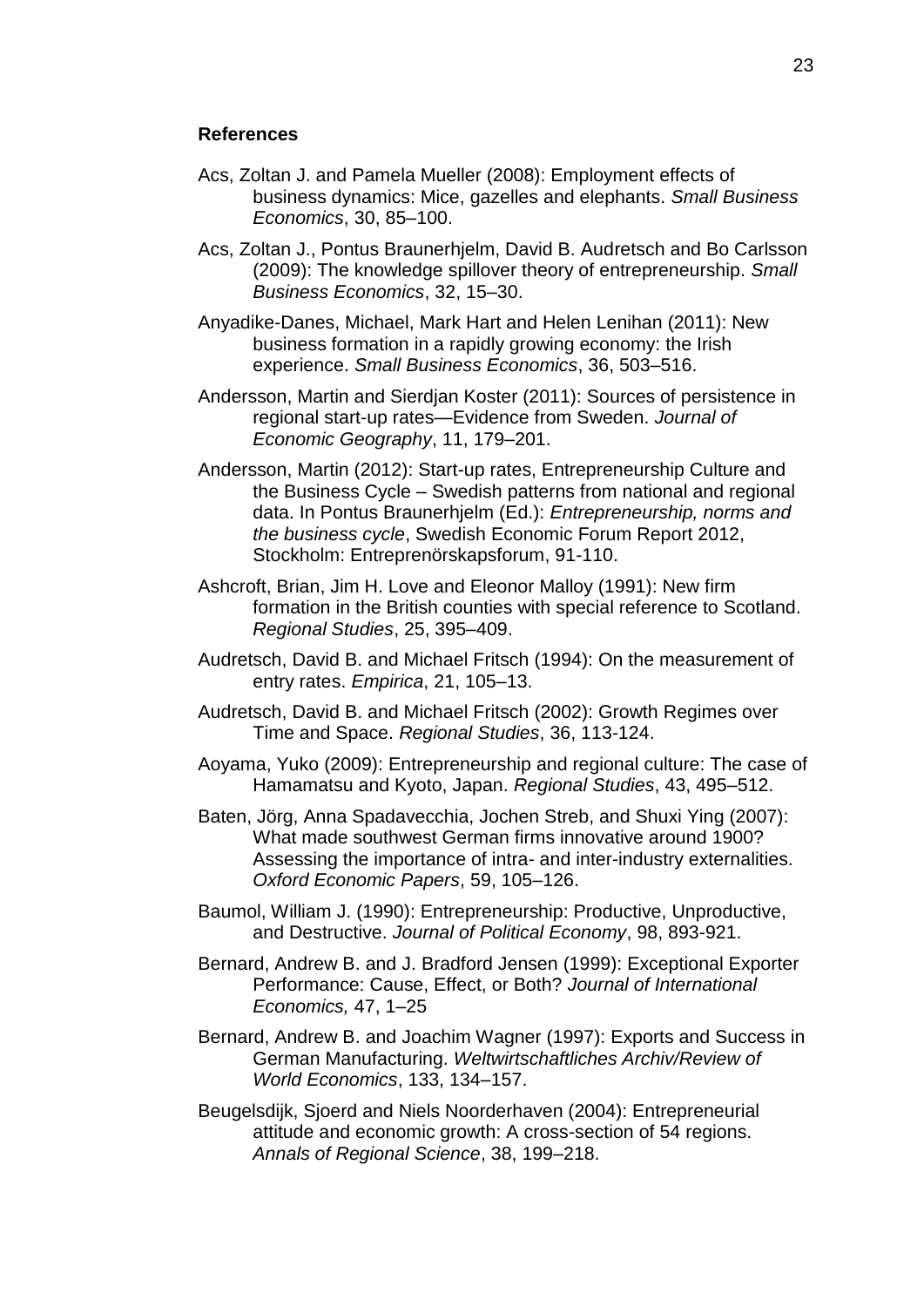- Beugelsdijk, Sjoerd (2007): Entrepreneurial culture, regional innovativeness and economic growth. *Journal of Evolutionary Economics*, 17, 187–210.
- Bosma, Niels, et al. (2012): Entrepreneurship and role models. *Journal of Economic Psychology*, 33, 410–424.
- Bothner, Matthew S. (2005): Relative size and firm growth in the global computer industry. *Industrial and Corporate Change*, 14, 617–638.
- Brezinski, Horst and Michael Fritsch (1995): Transformation: The shocking German way. *Moct-Most*, 5(4), 1–25.
- Census (1950): *Ergebnisse der Volks- und Berufszählung vom 13.September 1950 in den Ländern der Bundesrepublik Deutschland*. Various volumes, Statistical Offices of the Federal States of Germany.
- Chinitz, Benjamin (1961): Contrasts in Agglomeration: New York and Pittsburgh. *American Economic Review*, Papers and Proceedings, 51, 279-289.
- Dahl, Michael S. and Olav Sorenson (2009): The Embedded Entrepreneur. *European Management Review*, 6, 172–181.
- Davidsson, Per (1995): Culture, structure and regional levels of entrepreneurship. *Entrepreneurship and Regional Development*, 7, 41–62.
- Davidsson, Per and Johan Wiklund (1997): Values, beliefs and regional variations in new firm formation rates. *Journal of Economic Psychology*, 18, 179–199.
- Etzioni, Amitai (1987): Entrepreneurship, adaptation and legitimation. *Journal of Economic Behavior and Organization*, 8, 175–199.
- Freytag, Andreas and Roy Thurik (2007): Entrepreneurship and its determinants in a cross-country setting. *Journal of Evolutionary Economics*, 17, 117–131.
- Fritsch, Michael and Oliver Falck (2007): New business formation by industry over space and time: A multi-dimensional analysis. *Regional Studies*, 41, 157–172.
- Fritsch, Michael and Pamela Mueller (2007): The Persistence of Regional New Business Formation-Activity over Time – Assessing the Potential of Policy Promotion Programs. *Journal of Evolutionary Economics*, 17, 299-315.
- Fritsch, Michael (2013): New Business Formation and Regional Development—A Survey and Assessment of the Evidence. *Foundations and Trends in Entrepreneurship*, 9, 249–364.
- Fritsch, Michael and Florian Noseleit (2013): Indirect Employment Effects of New Business Formation across Regions: The Role of Local Market Conditions. *Papers in Regional Science*, 92, 361-382.
- Fritsch, Michael and Michael Wyrwich (2014): The Long Persistence of Regional Levels of Entrepreneurship: Germany 1925 to 2005,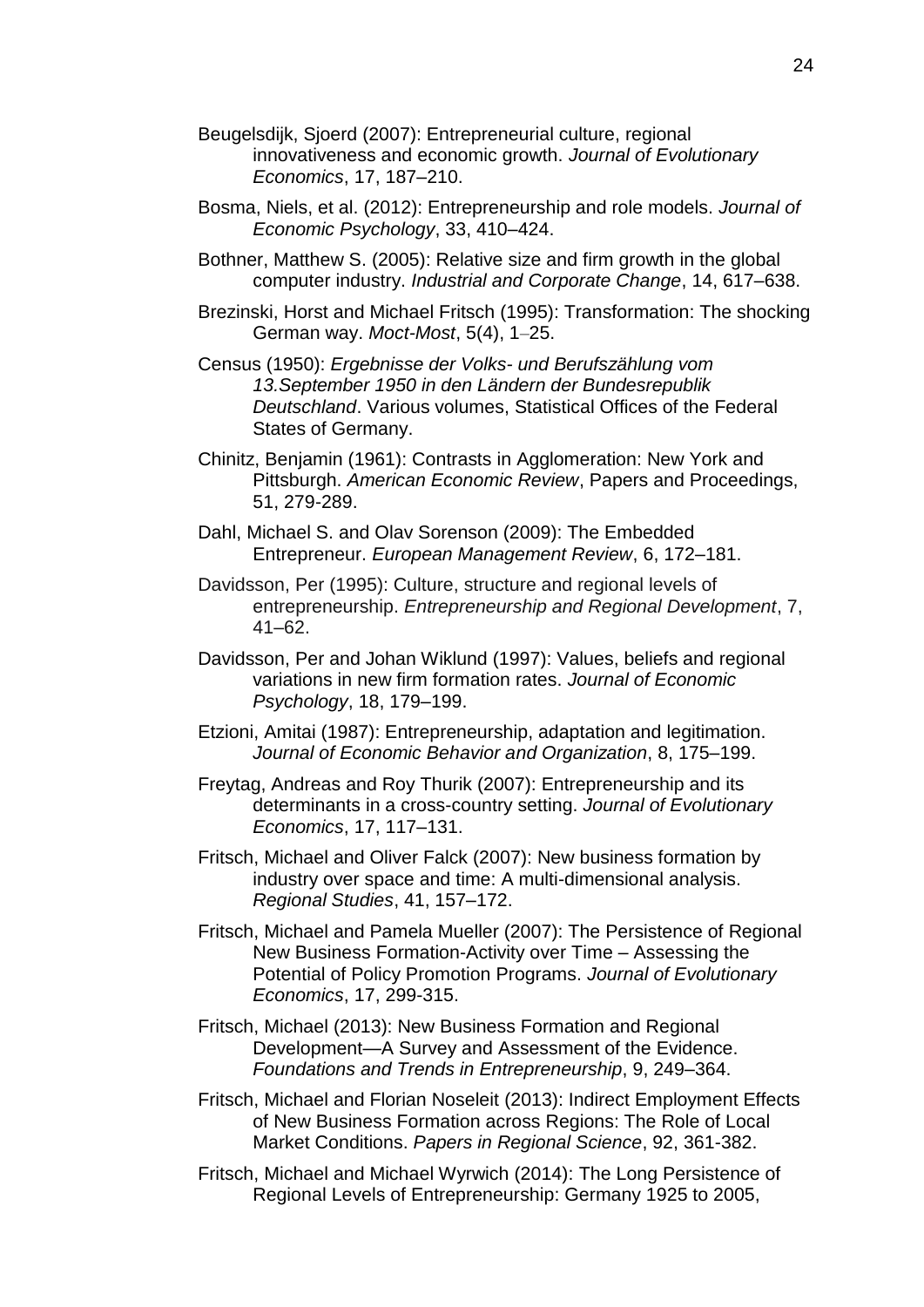*Regional Studies*, 48 (forthcoming). DOI: 10.1080/00343404.2013.816414

- Fritsch, Michael, Elisabeth Bublitz, Alina Sorgner and Michael Wyrwich (2014): How Much of a Socialist Legacy? The Reemergence of Entrepreneurship in the East German Transformation to a Market Economy. *Small Business Economics* (forthcoming). DOI 10.1007/s11187-014-9544-x
- Glaeser, Edward L., Sari Pekkala Kerr, William R. Kerr (2014): Entrepreneurship and Urban Growth: An Empirical Assessment with Historical Mines. Review of Economics and Statistics (forthcoming).
- Hall, John B. and Udo Ludwig (1995): German Unification and the "market adoption" Hypothesis. *Cambridge Journal of Economics*, 19, 491- 507.
- Hannan, Michael T. and John Freeman (1977): The population ecology of organizations. *American Journal of Sociology*, 83, 929–984.
- Hethey, Tanja and Johannes F. Schmieder (2010): Using Worker Flows in the Analysis of Establishment Turnover – Evidence from German Administrative Data. FDZ-Methodenreport 06-2010 EN, Research Data Centre of the Federal Employment Agency (BA) at the Institute for Employment Research (IAB): Nuremberg.
- Hofstede, Geert and Robert R. McCrae (2008): Personality and culture revisited, linking traits and dimensions of culture. *Cross-Cultural Research*, 38, 52 – 87.
- Hunt, Jennifer (2006): Staunching Emigration from East Germany: Age and the Determinants of Migration. *Journal of the European Economic Association*, 4, 1014–1037.
- Kawka, Rupert (2007): Regional disparities in the GDR: Do they still matter? In S. Lentz (ed.): *German Annual of Spatial Research and Policy: Restructuring Eastern Germany,* Berlin: Springer, 111–122.
- Kibler, Ewald, Teemu Kautonen and Matthias Fink (2014): Regional Social Legitimacy of Entrepreneurship: Implications for Entrepreneurial Intention and Start-Up Behaviour. *Regional Studies*, 48 (forthcoming)
- Laspita, Stavroula, Nicola Breugst, Stephan Heblich and Holger Patzelt (2012): Intergenerational transmission of entrepreneurial intentions. *Journal of Business Venturing*, 27, 414-435.
- McClelland, David C. (1961): *The Achieving Society*. Princeton, NJ: Van Nostrand Reinhold.
- Michelacci, Claudio and Olmo Silva (2007): Why so Many Local Entrepreneurs? *Review of Economics and Statistics*, 89, 615-633.
- Minniti, Maria (2005): Entrepreneurship and network externalities. *Journal of Economic Behavior and Organization*, 57, 1–27.
- Mueller, Pamela, André van Stel, and David J. Storey (2008): The effect of new firm formation on regional development over time: The case of Great Britain. *Small Business Economics*, 30, 59–71.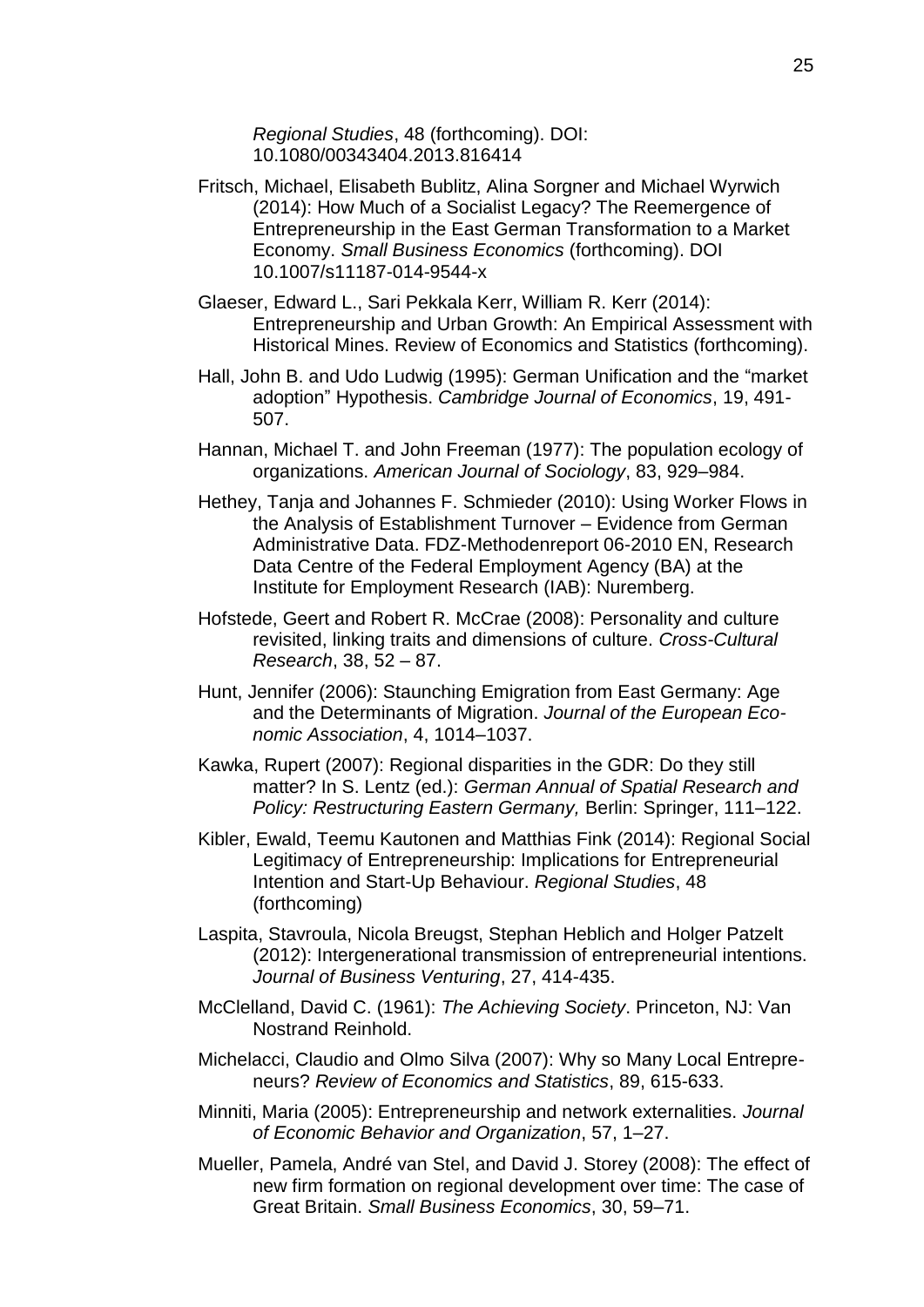- North, Douglass C. (1994): Economic performance through time. *American Economic Review*, 84, 359–368.
- Obschonka, Martin, Eva Schmitt-Rodermund, Samuel D. Gosling and Rainer K. Silbereisen (2013): The Regional Distribution and Correlates of an Entrepreneurship-Prone Personality Profile in the United States, Germany, and the United Kingdom: A Socioecological Perspective. *Journal of Personality and Social Psychology*, DOI 10.1037/a0032275.
- Ranger-Moore, James, Robert S. Breckenridge and Daniel L. Jones (1995): Patterns of growth and size localized competition in the New York State Life Insurance Industry, 1860-1985. *Social Forces*, 73, 1027–1049.
- Rauch, Andreas and Michael Frese (2007): Let's Put the Person Back into Entrepreneurship Research: A Meta-Analysis on the Relationship Between Business Owners' Personality Traits, Business Creation, and Success. *European Journal of Work and Organizational Psychology*, 16, 353–385.
- Redding, Stephen J. and Daniel M. Sturm (2008): The Costs of Remoteness: Evidence from German Division and Reunification. *American Economic Review*, 95, 1766–1797.
- Rentfrow, Jason P., Samuel D. Gosling, and Jeff Potter (2008): A theory of the emergence, persistence, and expression of geographic variation in psychological characteristics. *Perspectives on Psychological Science,* 3, 339-369.
- Spengler, Anja (2008): The Establishment History Panel. *Schmollers Jahrbuch/Journal of Applied Social Science Studies*, 128, 501–509.
- Stam, Erik (2007): Why Butterflies Don't Leave: Locational Behaviour of Entrepreneurial Firms. *Economic Geography*, 83, 27–50.
- Statistik des Deutschen Reichs (1927): *Volks-, Berufs- und Betriebszählung vom 16. Juni 1925: Die berufliche und soziale Gliederung der Bevölkerung in den Ländern und Landesteilen*. Vol. 403–Vol. 405, Berlin: Reimar Hobbing.
- Sternberg, Rolf (2011): Regional determinants of entrepreneurial activities – theories and empirical evidence. In Michael Fritsch (ed.): *Handbook of Research on Entrepreneurship and Regional Development*, Cheltenham: Elgar, 33-57.
- Stuart, Toby E. and Olav Sorensen (2003): The geography of opportunity: spatial heterogeneity in founding rates and the performance of biotechnology firms. *Research Policy*, 32, 229-253.
- Stuetzer, Michael, et al. (2014): Regional characteristics, opportunity perception and entrepreneurial activities. *Small Business Economics*, 42, 221-244.
- Suedekum, Jens (2006): Concentration and Specialization Trends in Germany since Re-unification, *Regional Studies*, 40, 861-873.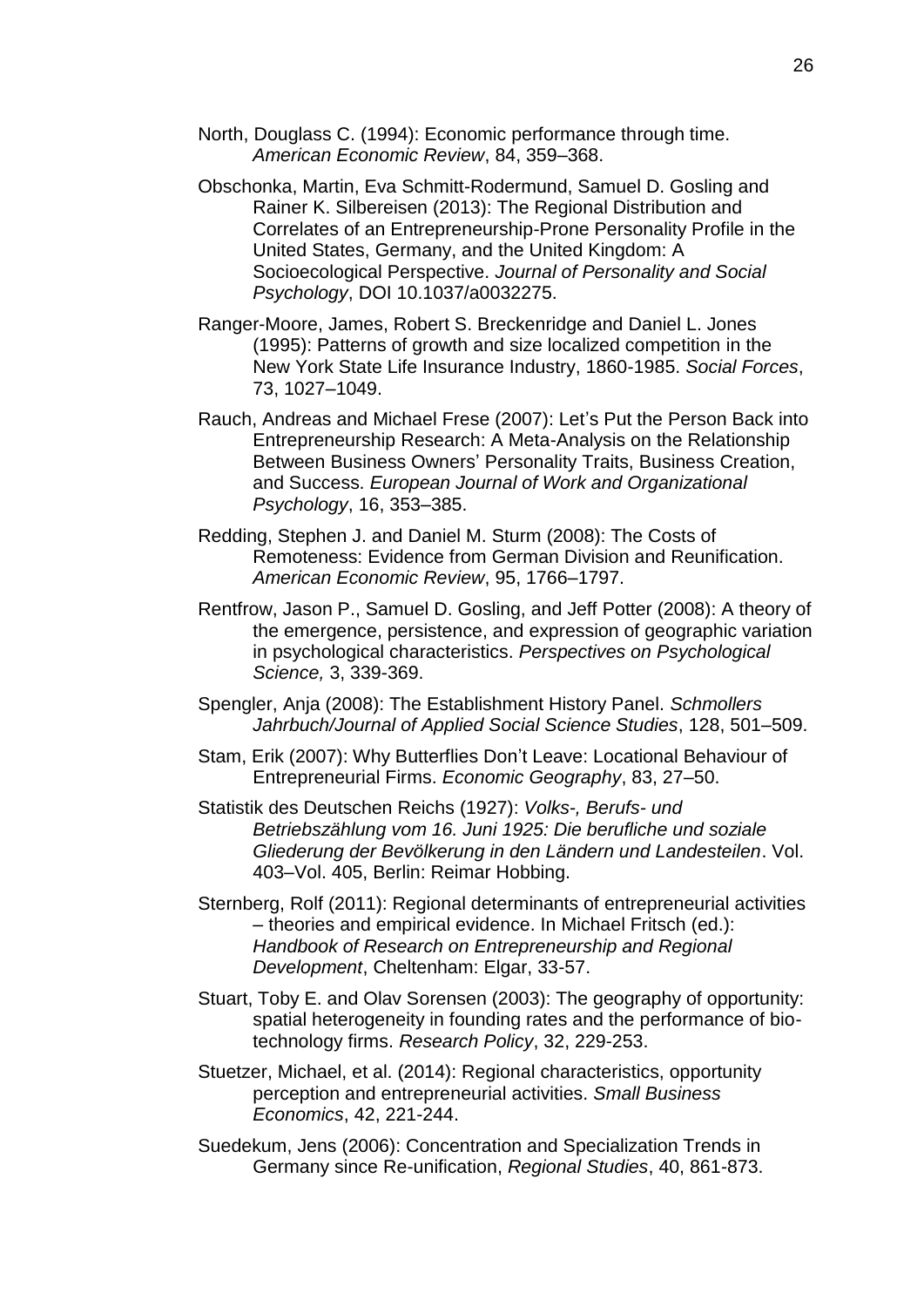- Suedekum, Jens (2008): Convergence of the Skill Composition across German Regions. *Regional Science and Urban Economics*, 38, 148–159.
- Sutaria, Vinod and Donald A. Hicks (2004): New firm formation: dynamics and determinants. *Annals of Regional Science*, 38, 241–262.
- Tabellini, Guido (2010): Culture and institutions: economic development in the regions of Europe. *Journal of the European Economic Association*, 8, 677-710.
- Tipton, Frank B. (1976): *Regional Variations in the Economic Development of Germany during the Nineteenth Century*. Middletown: Wesleyian University Press.
- van Stel, André and Kashifa Suddle (2008): The impact of new firm formation on regional development in the Netherlands. *Small Business Economics*, 30, 31–47.
- Westlund, Hans and Roger E. Bolton (2003): Local Social Capital and Entrepreneurship. *Small Business Economics*, 21, 77-113.
- Westlund, Hans and Frane Adam (2010): Social Capital and Economic Performance: A Meta-analysis of 65 Studies. *European Planning Studies*, 18, 893-919.
- Westlund H., J.P. Larsson and A.R. Olsson (2014): Startups and Local Social Capital in Swedish Municipalities. *Regional Studies* 48 (forthcoming).
- Williamson, Oliver (2000): The New Institutional Economics: Taking Stock, Looking Ahead. *Journal of Economic Literature*, 38, 595–613.
- Wyrwich, Michael (2012): Regional entrepreneurial heritage in a socialist and a post-socialist economy. *Economic Geography*, 88, 423-445.

Zhao, Hao and Scott E. Seibert (2006): The Big-Five Personality Dimensions and Entrepreneurial Status: A Meta-Analytical Review. *Journal of Applied Psychology*, 91, 259–271.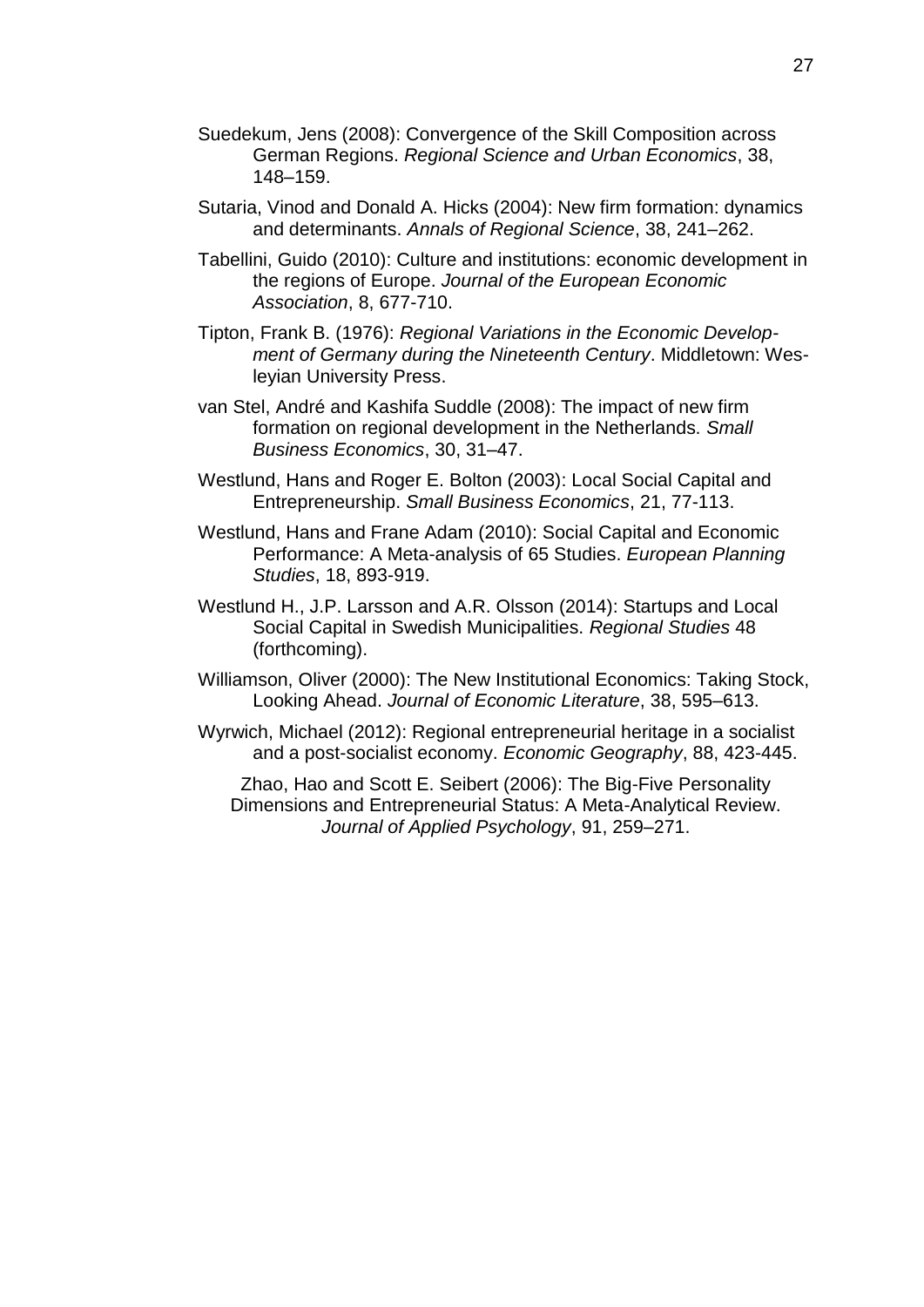## **Appendix**

| Variable                                                                                                                                                                                          | Definition                                                                                                  |  |  |  |  |  |
|---------------------------------------------------------------------------------------------------------------------------------------------------------------------------------------------------|-------------------------------------------------------------------------------------------------------------|--|--|--|--|--|
| Self-employment rate 1925                                                                                                                                                                         | Number of self-employed persons in nonagricultural<br>private sectors divided by all employees <sup>a</sup> |  |  |  |  |  |
| Start-up rate                                                                                                                                                                                     | Number of start-ups in a region over private-sector<br>employment <sup>b</sup>                              |  |  |  |  |  |
| Employment                                                                                                                                                                                        | Number of private-sector employment <sup>b</sup>                                                            |  |  |  |  |  |
| Population density                                                                                                                                                                                | Number of inhabitants in a region per square kilometer <sup>c</sup>                                         |  |  |  |  |  |
| Market potential                                                                                                                                                                                  | Distance weighted (1/distance) sum of population in all<br>other regions <sup>c</sup>                       |  |  |  |  |  |
| Employment growth                                                                                                                                                                                 | Change in nonagricultural private-sector employment<br>between 1925 and 1975. <sup>ac</sup>                 |  |  |  |  |  |
| Share of self-employed expellees 1950                                                                                                                                                             | Number of self-employed expellees in a region over<br>regional workforce <sup>c</sup>                       |  |  |  |  |  |
| Source: a) Statistik des Deutschen Reichs (1927); b) Social Insurance Statistics; c) Federal<br>Statistical Office; d) Census 1950 (various volumes). All variables enter the models in log-form. |                                                                                                             |  |  |  |  |  |

and other regional conditions in West Germany

|                                       | Mean  | Median | Minimum | Maximum | Standard<br>deviation |
|---------------------------------------|-------|--------|---------|---------|-----------------------|
| Employment growth 1976-2008           | 1.14  | 1.11   | 0.8     | 1.65    | 0.2                   |
| Self-employment rate 1925             | 0.1   | 0.098  | 0.06    | 0.12    | 0.01                  |
| Start-up rate 1976                    | 5.09  | 4.92   | 3.38    | 9.7     | 1.14                  |
| Employment 1976 (log)                 | 11.96 | 11.8   | 10.7    | 13.71   | 0.7                   |
| Population density 1976 (log)         | 5.35  | 5.17   | 4.24    | 7.13    | 0.69                  |
| Market potential 1976 (log)           | 12.4  | 12.41  | 11.82   | 12.96   | 0.25                  |
| Employment growth 1925-1975           | 1.16  | 1.12   | 0.67    | 3.19    | 0.34                  |
| Share of self-employed expellees 1950 | 0.01  | 0.008  | 0.002   | 0.017   | 0.004                 |

# Table A2: Summary statistics for self-employment rates, start-up rates,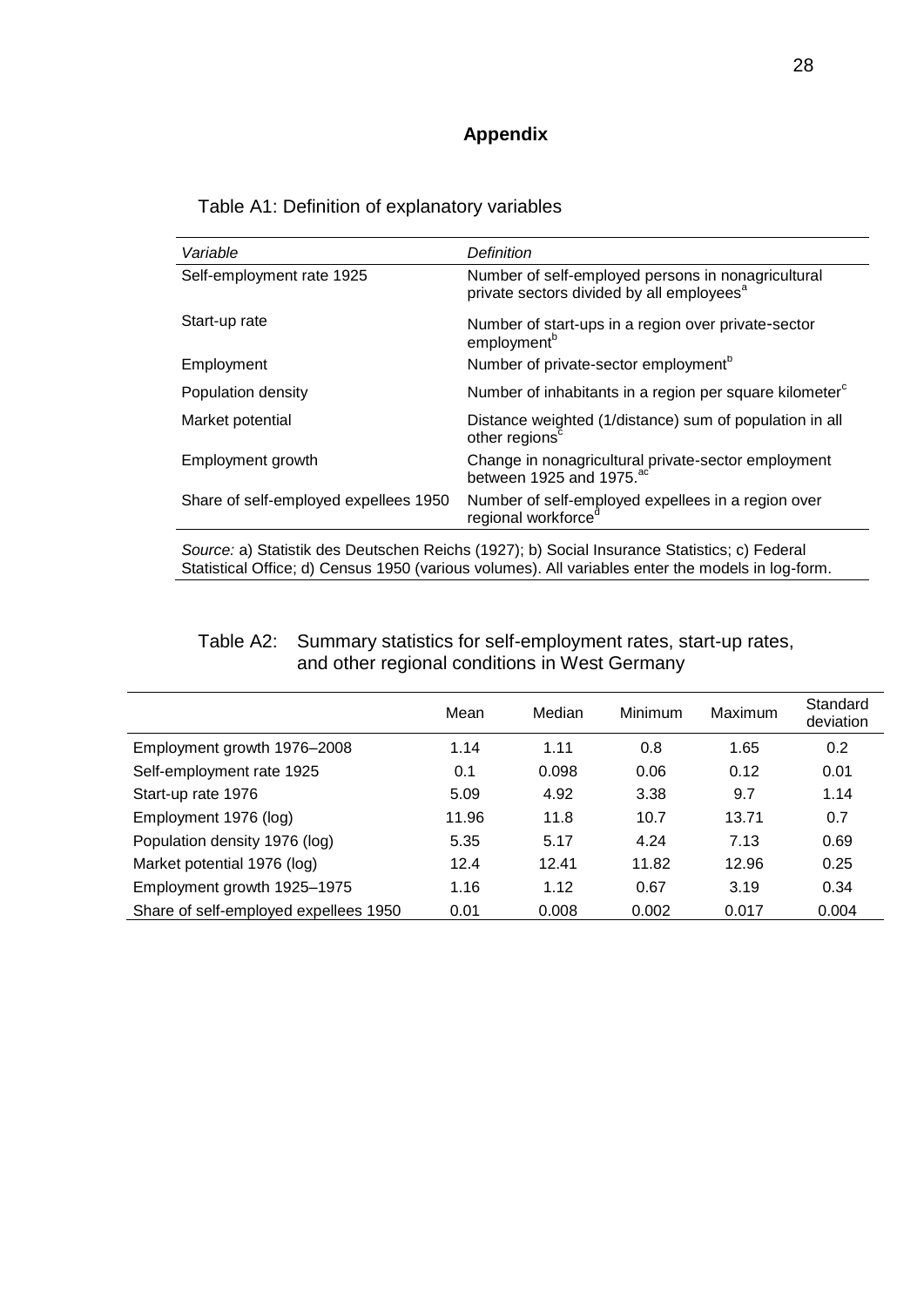|     |                                                    |             | Ш        | Ш           | IV          | V           | VI          | VII   | VII |
|-----|----------------------------------------------------|-------------|----------|-------------|-------------|-------------|-------------|-------|-----|
|     | Employment growth 1976-2008                        |             |          |             |             |             |             |       |     |
| Ш   | Self-employment rate 1925                          | 0.124       |          |             |             |             |             |       |     |
| Ш   | Start-up rate 1976                                 | $0.249**$   | 0.212    | -1          |             |             |             |       |     |
| IV  | Employment 1976                                    | $-0.252**$  | 0.051    | $-0.221*$   | 1           |             |             |       |     |
| V   | Population density 1976                            | $-0.403***$ | $-0.112$ | $-0.186$    | $0.798***$  |             |             |       |     |
| VI  | Market potential 1976                              | $-0.225*$   | $-0.23*$ | $-0.365***$ | $0.335***$  | $0.619***$  | 1           |       |     |
| VII | Employment growth 1925-1975                        | $0.269**$   | 0.036    | $-0.087$    | $-0.139$    | $-0.325***$ | $-0.178*$   |       |     |
|     | VIII Share of self-employed expellees 1950 0.264** |             | 0.087    | 0.091       | $-0.414***$ | $-0.608***$ | $-0.607***$ | 0.206 |     |

Table A3: Correlation of self-employment rates, start-up rates, and other regional conditions in West Germany

*Notes*: \*\*\*: statistically significant at the 1 percent level; \*\* statistically significant at the 5 percent level; \*: statistically significant at the 10 percent level. All variables are in log-form.

Table A4: Persistence of start-up rates in West Germany

|     |                        |       | Ш     | Ш     | IV    | v     | VI   | VII |
|-----|------------------------|-------|-------|-------|-------|-------|------|-----|
|     | Start-up rate $(t-30)$ | 1     |       |       |       |       |      |     |
| Ш   | Start-up rate $(t-25)$ | 0.907 | 1     |       |       |       |      |     |
| Ш   | Start-up rate $(t-20)$ | 0.838 | 0.921 | -1    |       |       |      |     |
| IV  | Start-up rate $(t-15)$ | 0.871 | 0.934 | 0.938 | 1     |       |      |     |
| V   | Start-up rate $(t-10)$ | 0.813 | 0.868 | 0.894 | 0.904 | 1     |      |     |
| VI  | Start-up rate $(t-5)$  | 0.759 | 0.823 | 0.863 | 0.867 | 0.923 | -1   |     |
| VII | Start-up rate $(t)$    | 0.788 | 0.816 | 0.868 | 0.885 | 0.907 | 0.95 |     |

*Notes:* All correlation coefficients are statistically significant at the 1 percent level. The year t represents 2008. Therefore, the year t-32 represents 1976.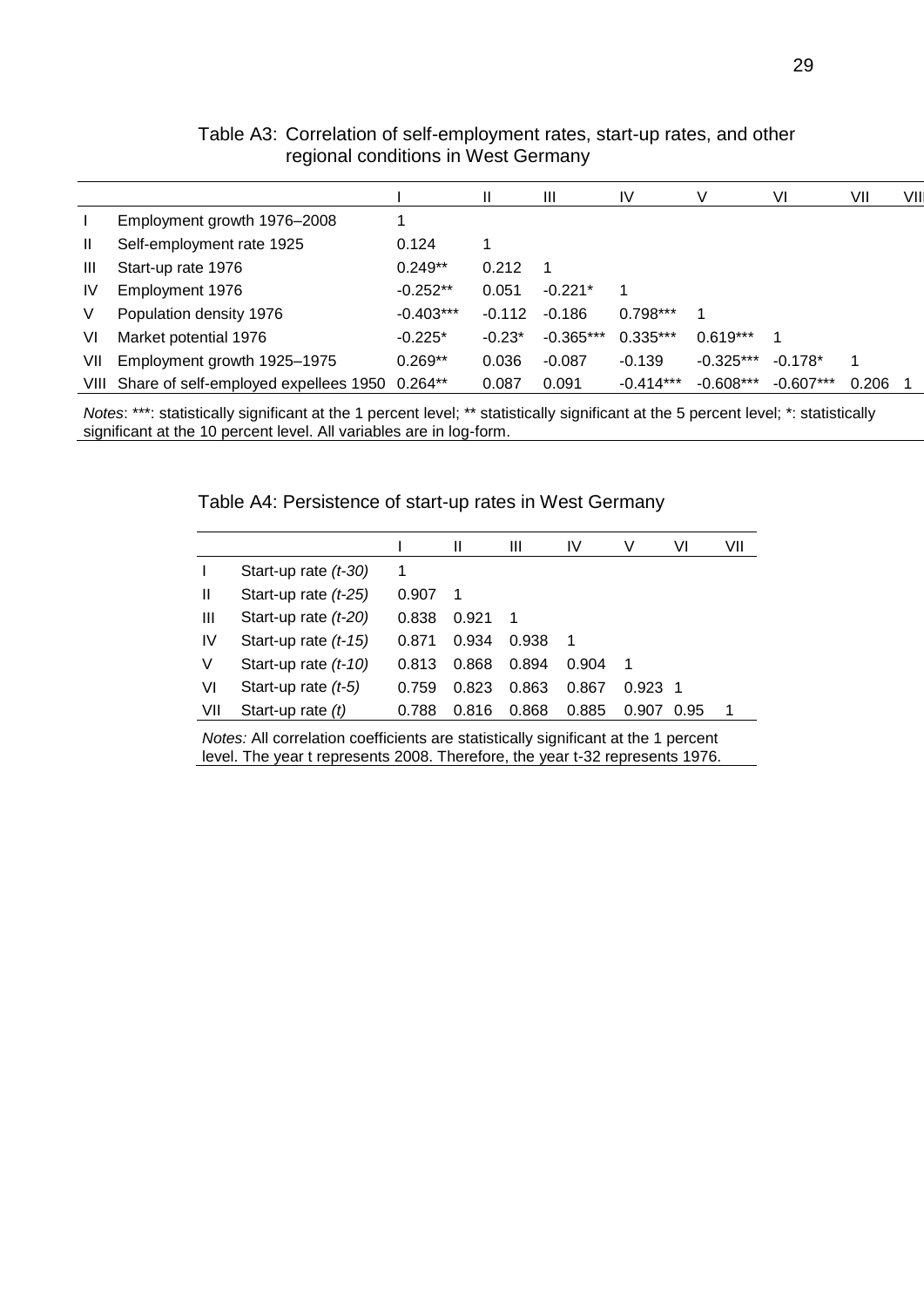| Dependent variable: Start-up rate 1976<br>(sector adjusted) |            | $\mathbf{I}$ | III         | IV         | V          |
|-------------------------------------------------------------|------------|--------------|-------------|------------|------------|
|                                                             |            |              |             |            |            |
| Self-employment rate 1925                                   | $0.458***$ | $0.549***$   | $0.488***$  | $0.491***$ | $0.464***$ |
|                                                             | (0.152)    | (0.151)      | (0.144)     | (0.145)    | (0.153)    |
| Employment 1976                                             | $-0.0832$  | $-0.127***$  | $-0.0556$   | $-0.0503$  | $-0.0740$  |
|                                                             | (0.0582)   | (0.0346)     | (0.0602)    | (0.0628)   | (0.0651)   |
| Population density 1974                                     | $-0.0788$  | ٠            | $-0.123*$   | $-0.136*$  | $-0.102$   |
|                                                             | (0.0654)   |              | (0.0707)    | (0.0781)   | (0.0766)   |
| Market potential 1974                                       | $-0.153$   | ۰            | $-0.148$    | $-0.136$   | $-0.133$   |
|                                                             | (0.108)    |              | (0.0979)    | (0.102)    | (0.113)    |
| Employment growth 1925-1975                                 |            |              | $-0.334***$ | -0.331***  |            |
|                                                             |            |              | (0.0602)    | (0.0626)   |            |
| Share of self-employed expellees 1950                       |            |              |             | $-0.0269$  | $-0.0440$  |
|                                                             |            |              |             | (0.0391)   | (0.0528)   |
| <b>Federal State dummies</b>                                | Yes***     | Yes          | Yes***      | Yes***     | Yes***     |
| Industry structure 1925                                     | Yes***     | Yes***       | Yes***      | Yes***     | Yes***     |
|                                                             |            |              |             |            |            |
| First-stage F-statistics                                    | $9.09***$  | $13.27***$   | $11.48***$  | $11.44***$ | $9.17***$  |
| F-value                                                     | 81.55***   | 58.69***     | 94.31***    | 88.14***   | 81.84***   |
| R-squared                                                   | 0.746      | 0.711        | 0.824       | 0.825      | 0.749      |

#### Table A4: First-stage regressions with sector-adjusted start-up rate

*Notes:* Robust standard errors in parentheses. Number of observations is 70 planning regions. \*\*\*: Statistically significant at the 1 percent level; \*\*: statistically significant at the 5 percent level; \*: statistically significant at the 10 percent level. Constant suppressed for brevity. Data on population are not consistently available for the years 1975 and 1976.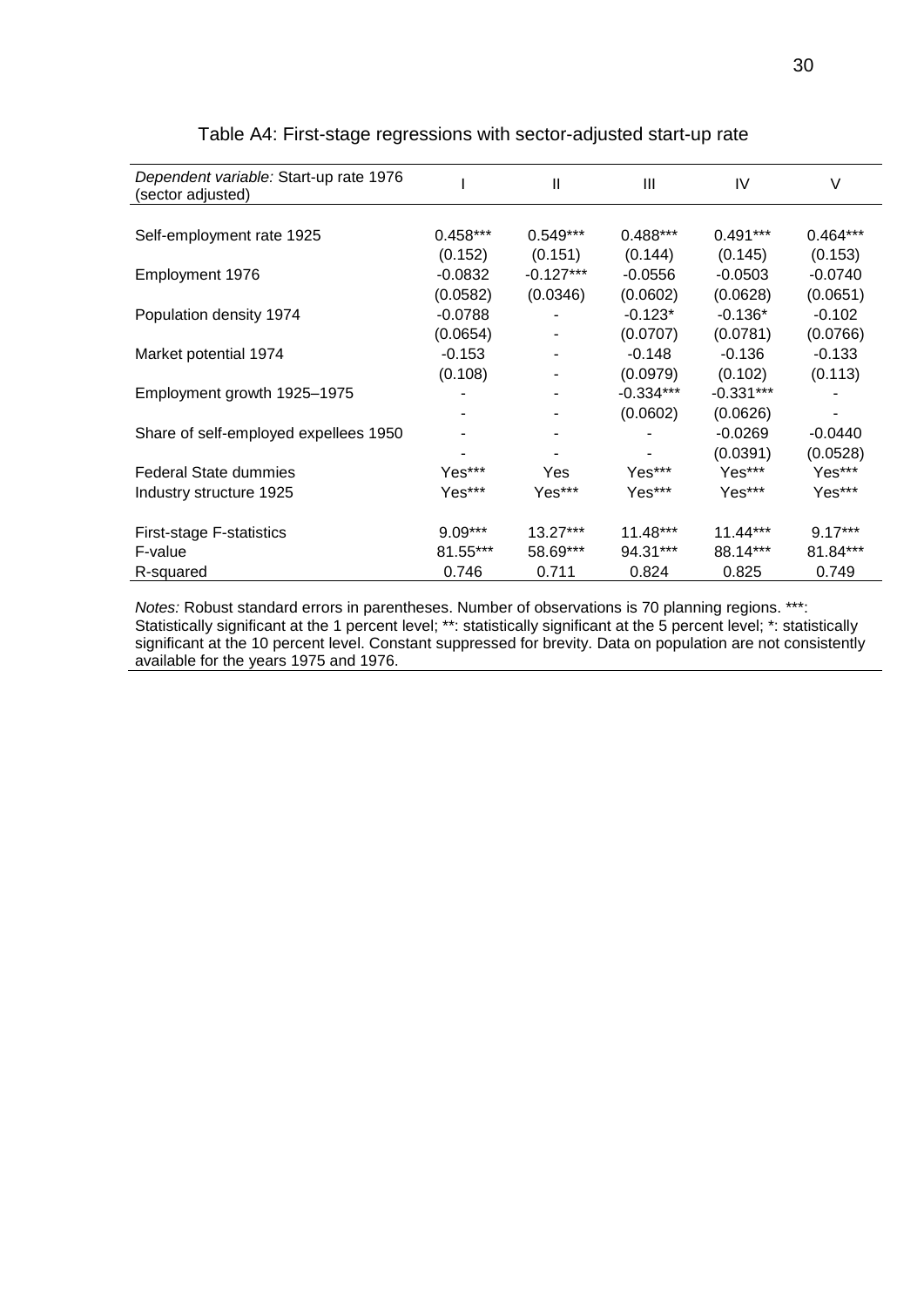| Dependent variable: Private-sector<br>employment growth 1976-2008 |             | Ш          | Ш          | IV         | V          |
|-------------------------------------------------------------------|-------------|------------|------------|------------|------------|
|                                                                   |             |            |            |            |            |
| Start-up rate 1976 (sector adjusted)                              | 0.936***    | $0.897***$ | $0.863***$ | $0.846***$ | $0.910***$ |
|                                                                   | (0.327)     | (0.261)    | (0.235)    | (0.230)    | (0.317)    |
| Employment 1976                                                   | $0.108**$   | $0.103**$  | 0.0714     | 0.0584     | $0.0891*$  |
|                                                                   | (0.0533)    | (0.0519)   | (0.0440)   | (0.0418)   | (0.0505)   |
| Population density 1974                                           | $-0.000520$ |            | 0.0428     | 0.0712     | 0.0400     |
|                                                                   | (0.0690)    |            | (0.0594)   | (0.0683)   | (0.0779)   |
| Market potential 1974                                             | 0.185       |            | $0.169*$   | 0.139      | 0.144      |
|                                                                   | (0.125)     |            | (0.0972)   | (0.0907)   | (0.126)    |
| Employment growth 1925-1975                                       |             |            | $0.375***$ | 0.362***   |            |
|                                                                   |             |            | (0.114)    | (0.111)    |            |
| Share of self-employed expellees 1950                             |             |            |            | 0.0601     | 0.0817     |
|                                                                   |             |            |            | (0.0518)   | (0.0505)   |
| <b>Federal State dummies</b>                                      | Yes***      | Yes***     | Yes***     | Yes***     | Yes***     |
| Industry structure 1925                                           | Yes***      | Yes***     | Yes***     | Yes***     | Yes***     |
|                                                                   |             |            |            |            |            |
| Wald chi <sup>2</sup>                                             | 312.81      | 263.23***  | 463.36***  | 447.95***  | 344.38***  |
| R-squared                                                         | 0.519       | 0.516      | 0.684      | 0.694      | 0.544      |

#### Table A5: Results for instrumental variables regressions

*Notes:* Robust standard errors in parentheses. Number of observations is 70 planning regions. \*\*\*: Statistically significant at the 1 percent level; \*\*: statistically significant at the 5 percent level; \*: statistically significant at the 10 percent level. Constant suppressed for brevity. Data on population are not consistently available for the years 1975 and 1976.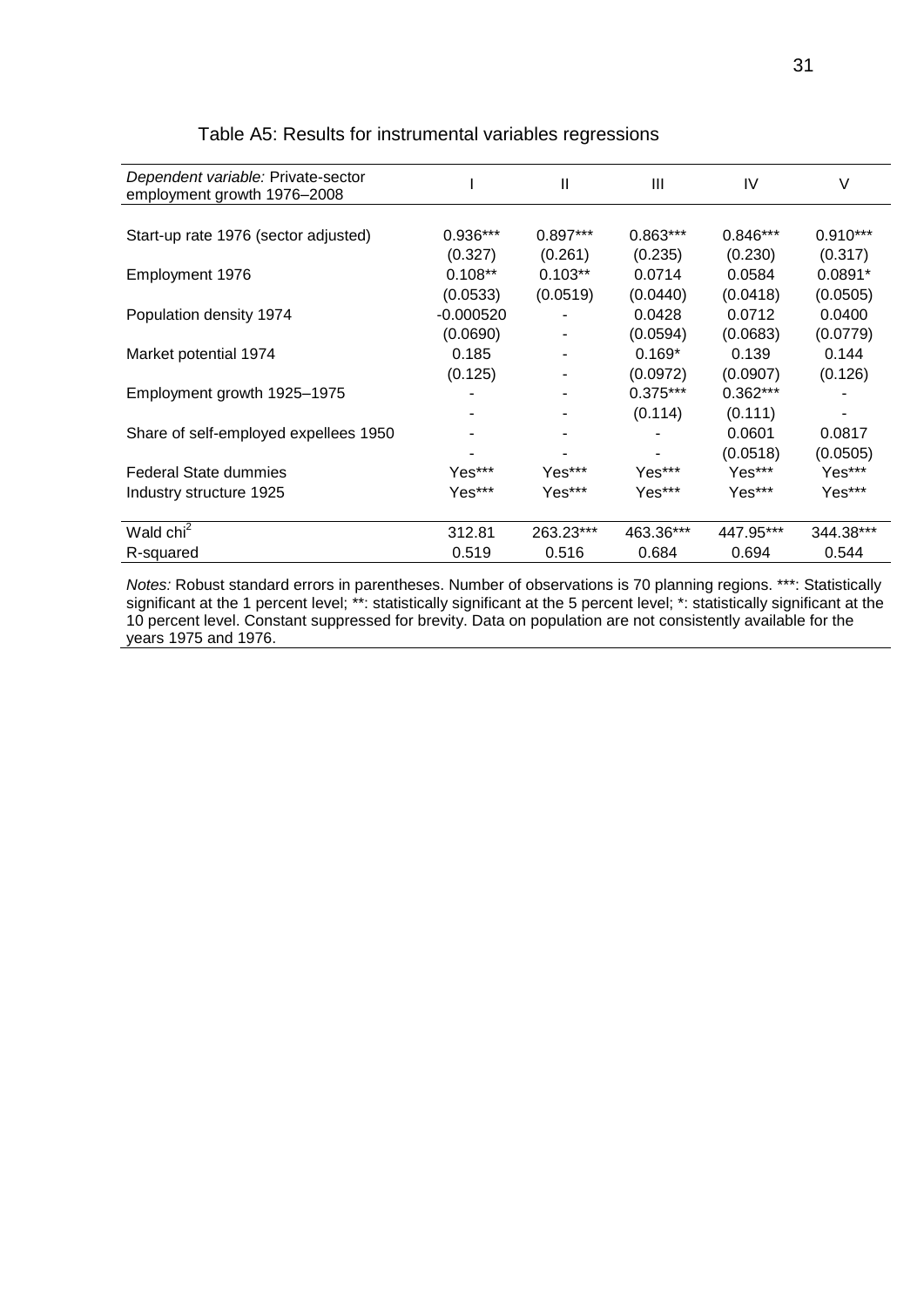|                                                              |            | Ш          | Ш          | IV         | V          |
|--------------------------------------------------------------|------------|------------|------------|------------|------------|
|                                                              |            |            |            |            |            |
| Panel A: Dependent variable: Average start-up rate 1976-1980 |            |            |            |            |            |
|                                                              |            |            |            |            |            |
| Self-employment rate 1925                                    | $0.710***$ | $0.627***$ | $0.718***$ | $0.730***$ | $0.725***$ |
|                                                              | (0.167)    | (0.175)    | (0.167)    | (0.173)    | (0.172)    |
|                                                              | 18.18***   | 12.89***   | 18.53***   | 17.86***   | 17.69***   |
| <b>First-stage F-statistics</b><br>F-value                   | 23.59***   | 19.66***   | 21.18***   | 23.72***   | 27.14***   |
| R-squared                                                    | 0.636      | 0.573      | 0.639      | 0.655      | 0.654      |
| Panel B: Dependent variable: Average start-up rate 1981-1985 |            |            |            |            |            |
|                                                              |            |            |            |            |            |
| Self-employment rate 1925                                    | $0.552***$ | $0.437**$  | $0.557***$ | $0.563***$ | $0.567***$ |
|                                                              | (0.161)    | (0.165)    | (0.166)    | (0.171)    | (0.166)    |
|                                                              |            |            |            |            |            |
| <b>First-stage F-statistics</b>                              | 11.80***   | $7.04***$  | $11.22***$ | 10.86***   | 11.69***   |
| F-value                                                      | $8.21***$  | $7.43***$  | $7.63***$  | 8.88***    | 9.58***    |
| R-squared                                                    | 0.610      | 0.538      | 0.611      | 0.632      | 0.632      |
| Panel C: Dependent variable: Average start-up rate 1976-1985 |            |            |            |            |            |
|                                                              |            |            |            |            |            |
| Self-employment rate 1925                                    | $0.631***$ | $0.530***$ | $0.635***$ | $0.646***$ | $0.645***$ |
|                                                              | (0.163)    | (0.168)    | (0.165)    | (0.171)    | (0.169)    |
|                                                              | 13.09***   | 9.98***    | 14.80***   | 14.35***   | 14.61***   |
| <b>First-stage F-statistics</b><br>F-value                   | 14.99***   | 11.33***   | $12.07***$ | $14.37***$ | $15.42***$ |
| R-squared                                                    | 0.626      | 0.559      | 0.627      | 0.646      | 0.646      |
| Panel D: Dependent variable: Average start-up rate 1981-1990 |            |            |            |            |            |
|                                                              |            |            |            |            |            |
| Self-employment rate 1925                                    | $0.504***$ | $0.385**$  | $0.515***$ | $0.519***$ | $0.519***$ |
|                                                              | (0.162)    | (0.160)    | (0.166)    | (0.169)    | (0.166)    |
|                                                              |            |            |            |            |            |
| <b>First-stage F-statistics</b>                              | 9.64***    | 5.84**     | 9.66***    | 9.41***    | $9.73***$  |
| F-value                                                      | 8.49***    | 8.63***    | $7.91***$  | $9.65***$  | 10.38***   |
| R-squared                                                    | 0.613      | 0.551      | 0.614      | 0.639      | 0.639      |

#### Table A.6: First-stage regressions for average start-up rates and different time periods

*Notes*: Robust standard errors in parentheses. Number of observations is 70 planning regions. \*\*\*: Statistically significant at the 1 percent level; \*\*: statistically significant at the 5 percent level; \*: statistically significant at the 10 percent level. The models use the same set of variables as in the main analysis. Constant and control variables suppressed for brevity. Average population density and market potential in the respective periods. Prior employment growth in Models III and IV refer to the year before the years of which the average is taken.